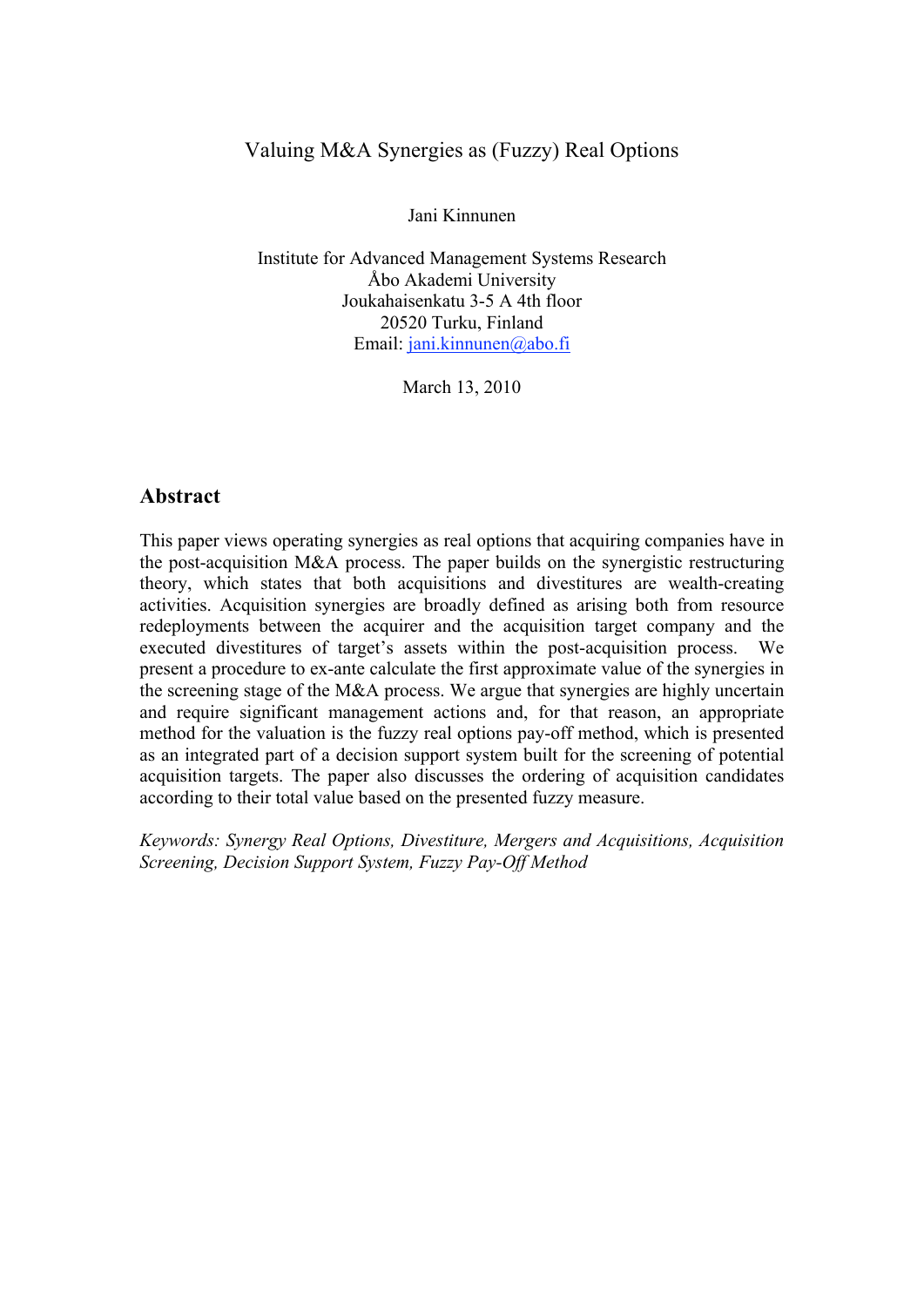# **1. Introduction**

There are many ways to measure the success of mergers and acquisitions (hence M&As) from the acquirer's point of view. Aspects that can be measured range from creation of value, to improvements in financial stability, strategic position, organizational strength, brand, or the whole M&A process (Bruner, 2004b, 2005), and to capture of value (Capron and Shen, 2004), the last one referring to M&A deals closed under the fair-value of the target. We focus on the value creation opportunities and improvements in the M&A process. Also, the capture of value is included implicitly in our analysis, when we compare the total value of a target with the price of the target at the end of the paper.

We will show that the value creation opportunities and the total value of a target can be valued ex-ante, in the pre-deal stage, using a real options approach, and we will argue that the use of the structured screening and the fuzzy pay-off method for real options valuation can improve the M&A process, when they are integrated to a decision support system (hence DSS), which we have built for the screening of potential acquisition target companies together with senior managers from a large listed active acquirer through a strategy development project jointly financed by Tekes (Finnish Technology Agency) and the corporate partners. The DSS is presented in the paper with a focus on its synergy module. We focus on operating (sales increasing and cost reduction) synergies, while potential financial synergies taken into account in our DSS (related, e.g., to lower cost of capital, dept capacity, reductions in working capital and capital expenditures, or tax benefits) are not discussed in this paper, but we note that they can follow from an acquisition and also be reflected in integration and divestitures (of assets or business units), which are argued to support the creation of operating synergies. We include divestitures in the analysis of operating synergies. We argue that it is an inherent part of the restructuring process of creating such synergies, because preparing for divestitures can be seen as an inverse action to integration required for synergy gains. To the best of our knowledge this is a new approach. Further, divestitures can release resources and ease management's attention on synergy creation, and the approach is supported by the literature reviewed in the next chapter.

Chapter 2 discusses the concepts and the real options valuation framework applied in the paper. Section 2.1 discusses the importance of synergy for M&A rationales focusing on the key sources of synergies, i.e., restructuring including resource redeployments and divestitures, and, based on that, presents a decision process to create synergistic gains. Section 2.2 presents a total value concept as the valuation approach from the acquirer's perspective and discusses the synergy real options available in the post-acquisition process. Chapter 3 presents the synergy module of the DSS built for the screening of acquisition targets. The chapter presents the cost reducing and sales enhancing synergies including asset divestitures, as they are built in the DSS. Chapter 4 presents the fuzzy pay-off method integrated to the DSS with an example to illustrate its applicability to value operational synergies together with related divestitures. Chapter 5 concludes with a discussion of the presented approach to corporate acquisitions and synergy real options with possible benefits and limitations of our approach, and suggests further research opportunities.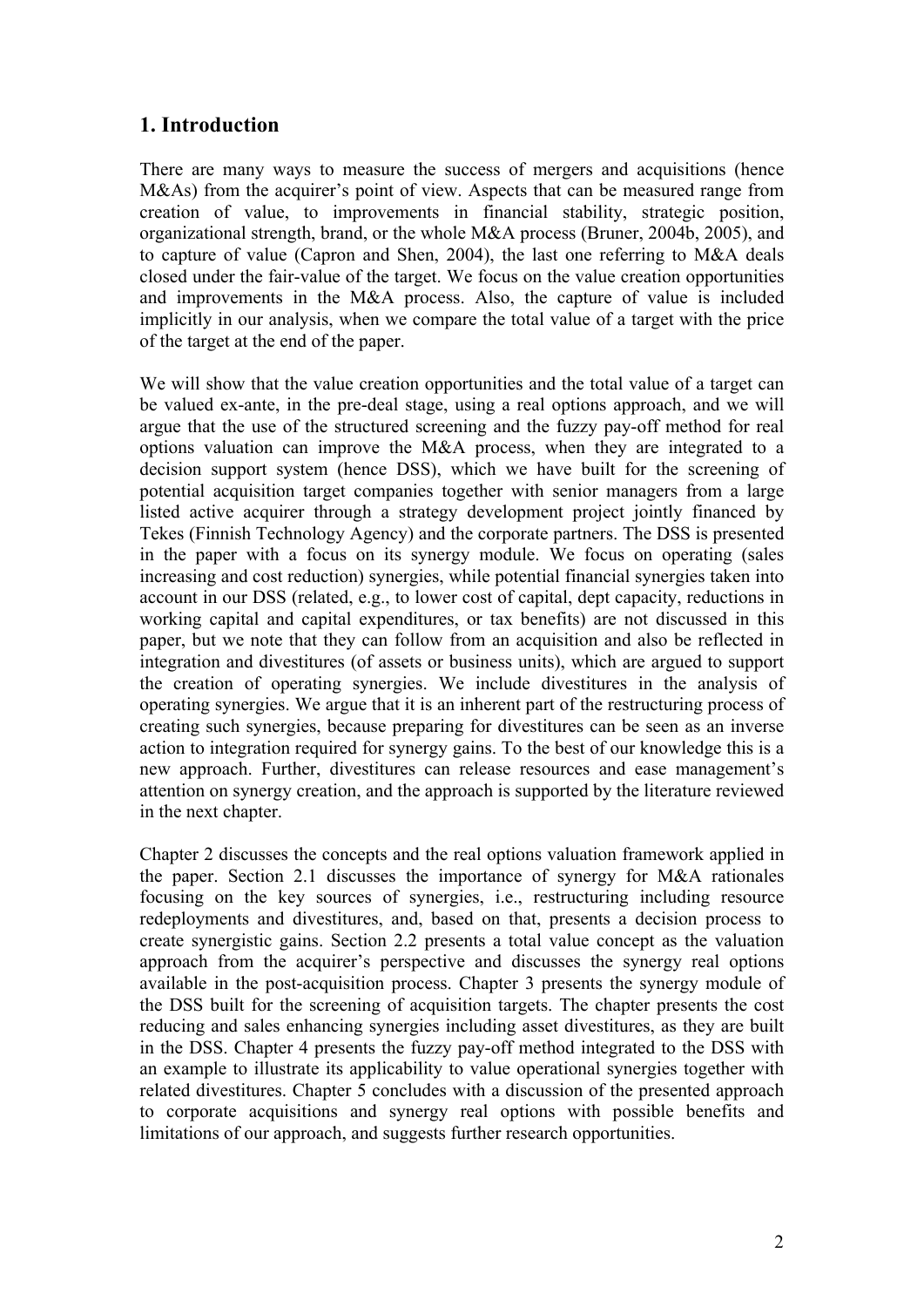# **2. Synergy Real Options in M&A Decision Sequence**

#### **2.1 Synergy Creation Process**

Acquisition motives include at least the following wealth-increasing motivations for corporate takeovers (cf. Bradley et al., 1986; Bruner, 2004a, 2004b; DePhamphilis 2009; Healy et al, 1992; Krishnamurti and Vishwanath, 2008; Pablo and Javidan, 2004; Seth, 1990; Walker, 2000). Firstly, acquisitions can increase efficiency by creating economies of scale or scope. Secondly, takeovers can exploit asymmetric information between acquiring-firm managers and acquiring- or target-firm shareholders. Thirdly, acquisitions can mitigate agency problems associated with the firm's free cash flows. Fourthly, takeovers can enhance the acquirer's market power. Fifthly, acquisitions can lead to tax benefits.

DePhamphilis (2009) notes that the most common motive for M&As is synergy. While operating synergies arise primarily from economies of scale and scope (DePhamphilis, 2009; Houston, James, Ryngaert, 2001), we argue that synergistic gains can legitimize all the above-mentioned motivations for M&As. This follows from our broad definition of synergy according to which all the value of the combined firm that comes above the value of the acquirer and the target as stand-alone entities accounts for the value of synergy. The definition is in line, e.g., with Khrishnamurti and Vishwanath (2008) and Seth (1990).

The post-acquisition process has been pointed out as the most crucial phase of value creation (Agrawal and Jaffe 2000, Epstein, 2004; Harding, Rovit, and Corbett, 2004; Hitt, King, Krishnan, Makri, Schijven, Shimizu, and Zhu, 2009; Khrishnamurti and Vishwanath, 2008). Post-acquisition integration is where envisioned synergies and expectations are realized or broken. Failing in the ex-ante analysis of post-merger issues can lead to problems already at the bargaining table during the negotiation stage, as well as, in the post-merger implementation (Bruner, 2004b). Integration is a transformation process vital to the success of an M&A, e.g, Habeck, Kröger, and Träm (2000) report that post-merger integration is the primary reason for failure in 53% of all unsuccessful deals. A survey of KPMG (1999) shows that ex-ante/pre-M&A synergy evaluation is the most important factor behind a successful M&A; it increases the probability of success by 28% according to respondents.

Operating synergies are generally responsible for the major part of the value creation potential in M&As in addition to financial synergies (e.g., Anslinger and Copeland, 1996; Khrishnamurti and Vishwanath, 2008) and (other) growth options (e.g., Kester, 1984; Smit and Trigeorgis, 2006; Smith and Triantis, 1995; Vishwanath, 2009). An opportunity of creating revenue increasing synergy can be seen as a type of growth option. Growth can be sought, e.g., through increases in market share, expansions to new geographic or new product markets, or through R&D acquisitions (Bower 2001, 2004; Ficery, Herd, and Pursche, 2007; KPMG, 1999). Such growth opportunities are the most typical examples of growth options. We will discuss this further in section 2.2 and we will illustrate with an example in Chapter 4 that growth options (also ones, which are different from our operating synergy options) can be added in the analysis analogously to how we handle options to create synergies and to divest.

Drivers of operating synergies and the long-term performance of M&As is studied by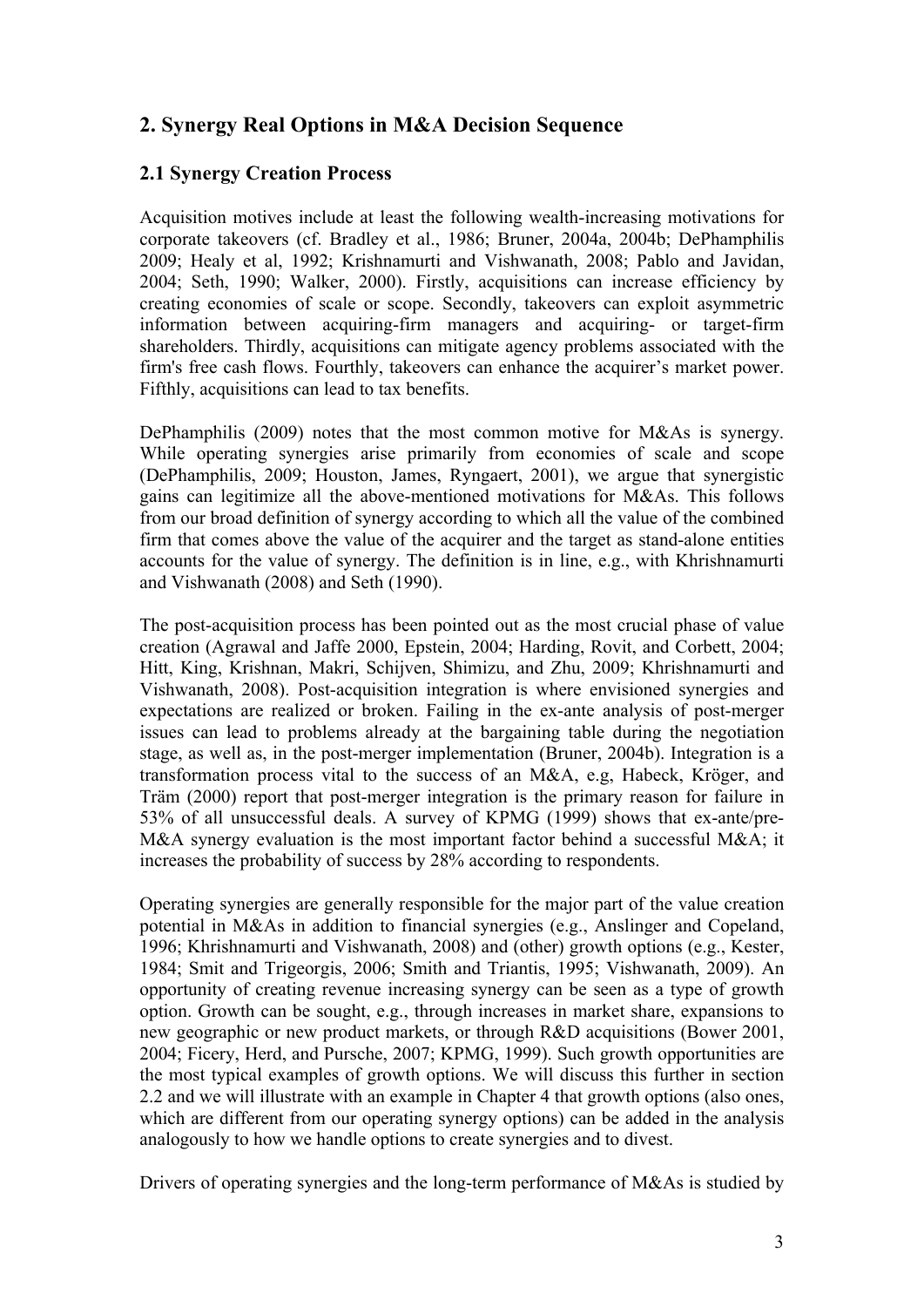Capron (1999) and Capron, Mitchell, and Swaminathan (2001). Capron (1999) builds a theoretical model for long-term acquisition performance based on value-maximizing theory rooted in the cost efficiency theory (economies of scale and scope) and in the resource-based view (utilization of core competencies and resources). He shows empirically, based on a survey of acquiring firm managers of 253 horizontal acquisitions (i.e., acquisition of a business within the same industry) on European and American manufacturing companies, the causal links between the post-acquisition actions and cost savings and revenue enhancements. The earlier paper of Mulherin and Boone (2000) studies acquisitions and divestitures separately. However, the authors state that their paper is the first one studying both of them within one study. They report industry clustering for both acquisitions and divestitures, which suggests that both synergy and divestiture gains represent empirically important explanations for M&A activities. They state that both acquisitions and divestitures support the synergistic theory of restructuring activities as opposed to activities based on managerial hubris, empire building, or firm-size maximizing theory.

Capron (1999) shows that resource redeployment and asset divestiture drives the long-term acquisition success, noting also that there is a significant risk involved in divested assets of targets and they will not lead to cost-savings, in general. He finds, particularly, that divestitures including disposal of physical assets and cutoffs in personnel (in sales/ manufacturing/ logistics/ R&D/ administrative) of both the acquirer's and the targets assets drive the cost-based synergies, while the redeployments of both the acquirers' resources (R&D capabilities/ manufacturing know-how/ marketing resources/ supplier relationships/ distribution expertise) including physical transfers of resources to new locations or sharing resources without physical transfers, to targets and target's resources to acquirers drive revenue-based synergies through their effects on market coverage and innovation capability. Resource redeployment of acquirers' resources to targets can also lead to cost-saving synergies. Further, asset divestiture and resource redeployment are commonly interconnected. Capron et al (2001) is based on the same survey data with Capron (1999). They take a dynamic view to the post-acquisition process and find that postacquisition resource redeployment leads to asset divestiture from the business that receives such resources. They argue that the asset divestiture is a logical consequence of reconfiguration of the structure of post-acquisition resources. They show that strategic similarity of the acquirer and the target is the major determinant of the postacquisition resource redeployments between the two companies and that the strategic similarity together with resource redeployments from the acquirer to the target further drive possible divestitures of the target's assets.

Based on the above findings on the key drivers of operating synergies and the importance to evaluate the post-M&A restructuring activities for synergy creation already in the screening  $\&$  due diligence phase (emphasized, e.g., by Habeck et al., 2000; and KPMG, 1999), we present a decision process for creating synergies in Figure 1. We will base the presentation of the DSS in Chapter 3 on this process framework and will show in Chapter 4 how the fuzzy pay-off method can be applied to valuing the alternative decision paths presented in Figure 1.

As shown in Figure 1, the ex-ante evaluation conducted during the screening & due diligence phase is followed by a decision to acquire the target (Acquisition of target in Figure 1) or stop the acquisition or postpone it for now (No acquisition (or deferral)).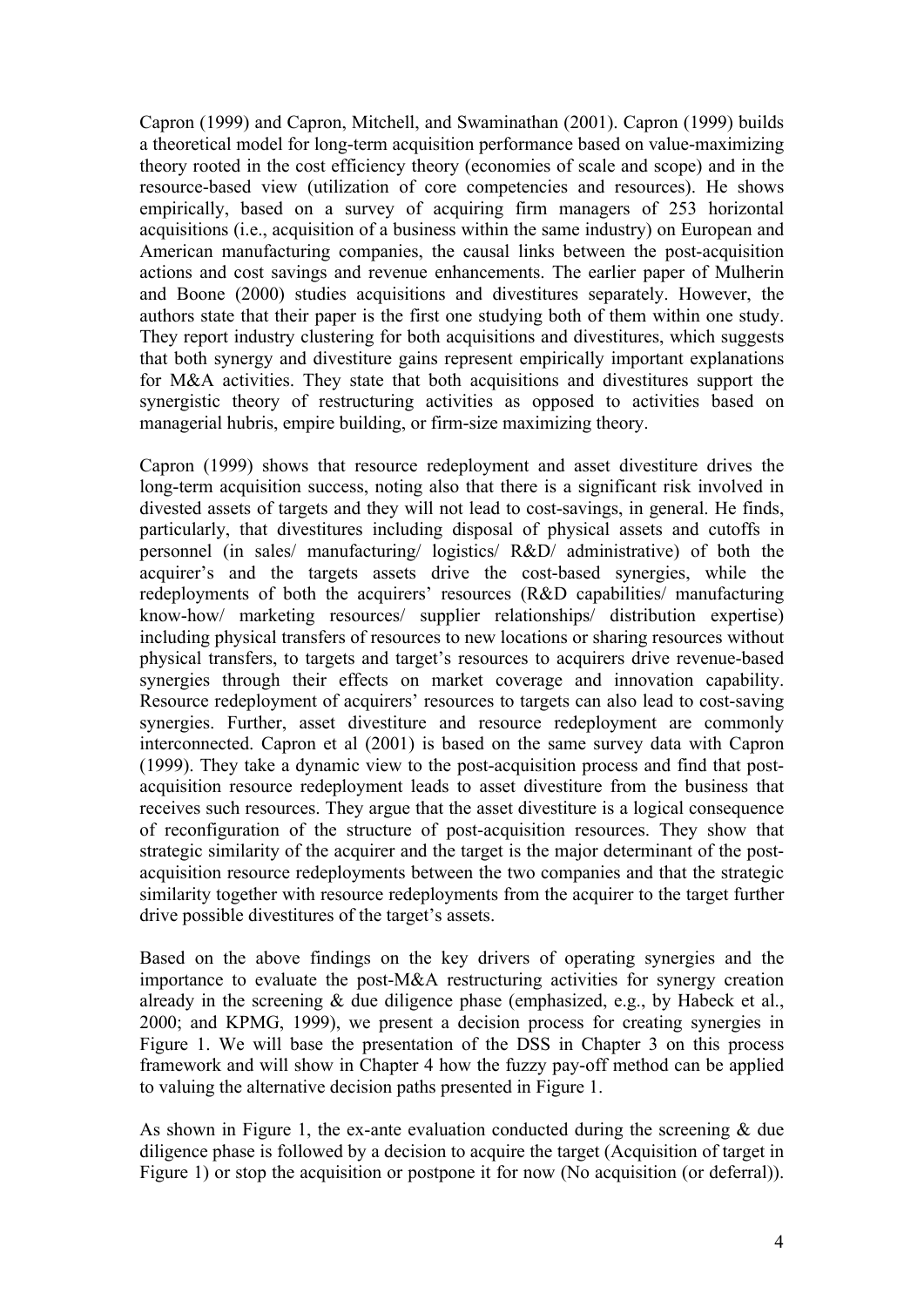The decision is done potentially after negotiations with the target or after the bidding process in the case, where there are also other acquirer(s) at the bidding table.

The negotiating, bidding, and the final closure of the deal is followed by the postacquisition restructuring phase in which we consider two options: either to integrate (Integration) the two companies primarily through redeployments of resources without considering any divestitures, or to integrate the firms except the assets or (non-core) business units to be divested (Integration  $\&$  splitting). With splitting we refer to the requirements not to integrate the to-be-divested parts to the acquirer, but instead to prepare the parts to be sold or liquidated, which may not need significant actions (in the case of a real asset), but which may require resource redeployments or investments to or from the business unit to make it operational as a stand-alone to ease a possible sell-off. The first option will lead to sales (Sales synergies) and cost synergies (Cost synergies) and required restructuring costs, and the latter option will lead to both the operating synergies and the net cash-flows from the divestiture (Divestiture revenues).



Figure 1: The M&A decision process of creating synergistic gains

Alvarez and Stenbacka (2006) have presented an M&A decision sequence close to ours. They have also included the divestiture as an opportunity in their compound real options model to determine the optimal timing of the acquisition, as well as, the total value of the target. They also include synergies in their model. However, they assume that the divestiture happens later in the post-acquisition process, after the synergy creation. They view the option to divest parts of the acquired company as related to not meeting the profitability expectations rather than as a part of the synergy creation process, as we see it.

In the next section the valuation framework for the total value of the target is presented together with the post-acquisition real options considered in this paper. In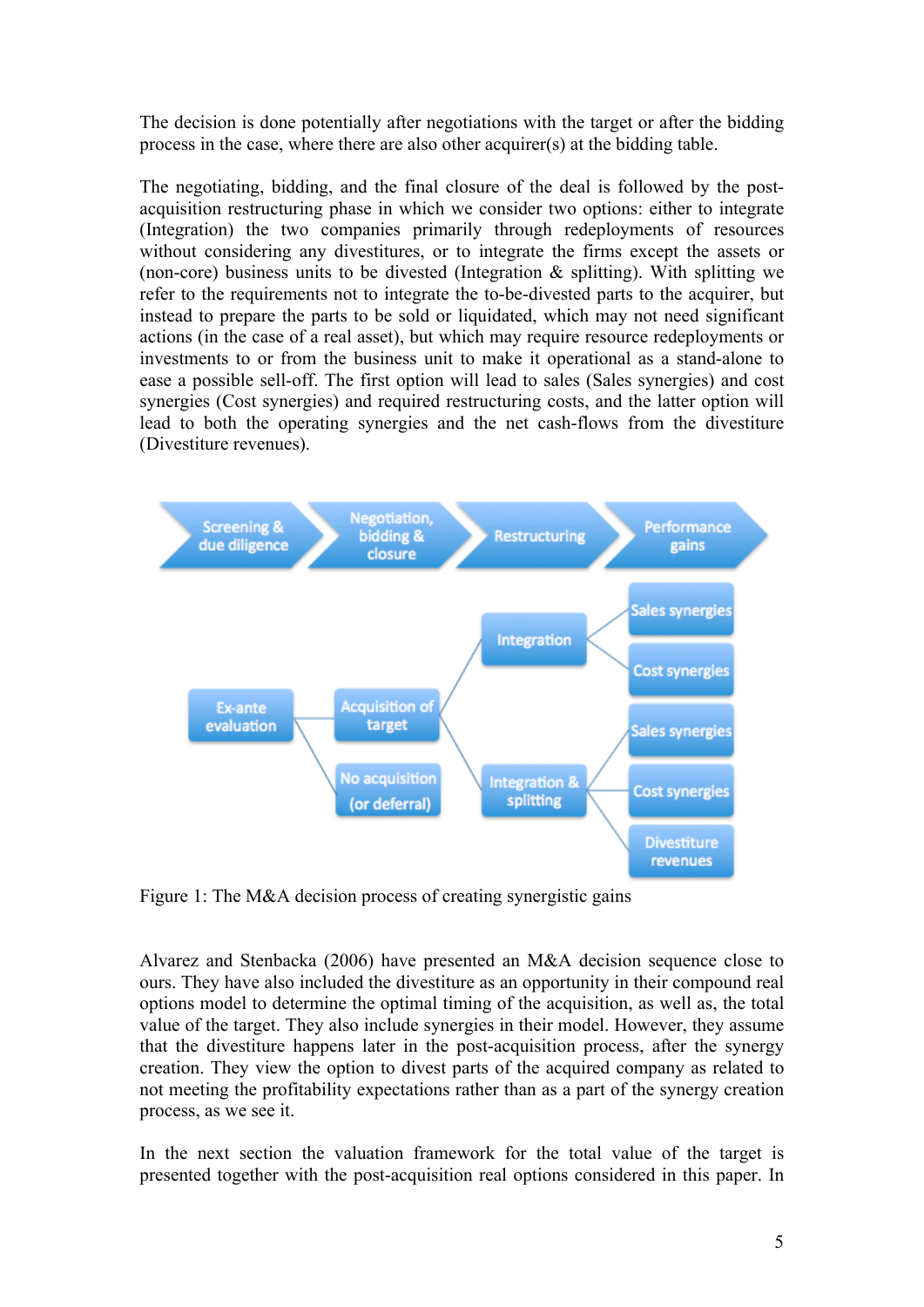Chapter 3 we return to the evaluation of the post-acquisition value creation opportunities in the screening stage by presenting the DSS built for that purpose.

### **2.2 Total Value and Synergy Real Options**

We view M&A transaction to be followed by a mix of synergy creating real options from the acquiring company's perspective. By valuing the synergistic opportunities together with the stand-alone value of the target, the buyer gets the total value of the target, which helps it in the negotiations and in formulating the post-acquisition strategy.

To value acquisition targets, we start from the total value concept presented, e.g., in (Boer, 2002). The idea is that the total value of an acquisition target arises from target's cash flow generating economic capital (active assets in place) and also from the strategic capital, comprising of the target's intellectual and human capital including all the plans and the know-how to turn the plans into profitable operations. This view takes into account the real options that lie within the target company, such real options that are available, and possibly in-the-money, also to the target itself. Such total value represents the value of the company as a stand-alone, i.e., as an independently operating company.

We are interested in the total value of the target from the acquiring company's perspective, i.e., including also the real options, which are not necessarily available to the target's management, but are exclusively available to the acquiring company. Specifically, we make a difference between out-of-the-money real options (for the acquisition target company) and the real options, which are turned into in-the-money real options (for the post-acquisition combined entity) using the resources of the acquirer. We need to add the economic and strategic capital of the acquiring company into the equation. The base for the total value of the target for the acquirer is presented in Figure 2. It is seen that the knowledge and resources brought by the acquiring company open up value adding real options. The value of such added real options comes in addition to the total stand-alone value.

The real options that lie in acquisition targets and may also be available to several acquirers and also to the target's management are sometimes discussed as growth options, which are priced at the market price (e.g., Kester, 1984; Smit and Trigeorgis, 2006; and Vishwanath, 2009). The distinction can sometimes be hard to make and Bruner (2004b) states that true synergies create value for shareholders by harvesting benefits from M&A that they would be unable to gain on their own. We also focus only on the value adding real synergies, which are not available to target's management (value added in Figure 2). Growth options can be seen falling into our category of value adding real options. Smit and Trigeorgis (2006) view long-term strategic planning as involving a portfolio of corporate growth options actively managed by a firm in a competitive environment. They argue that the total value of an executed acquisition strategy comprises of the value of assets in place and the value of future growth opportunities incorporated in the stock prices. Kester (1984) explicitly discusses synergies, which only enhance the growth option's value.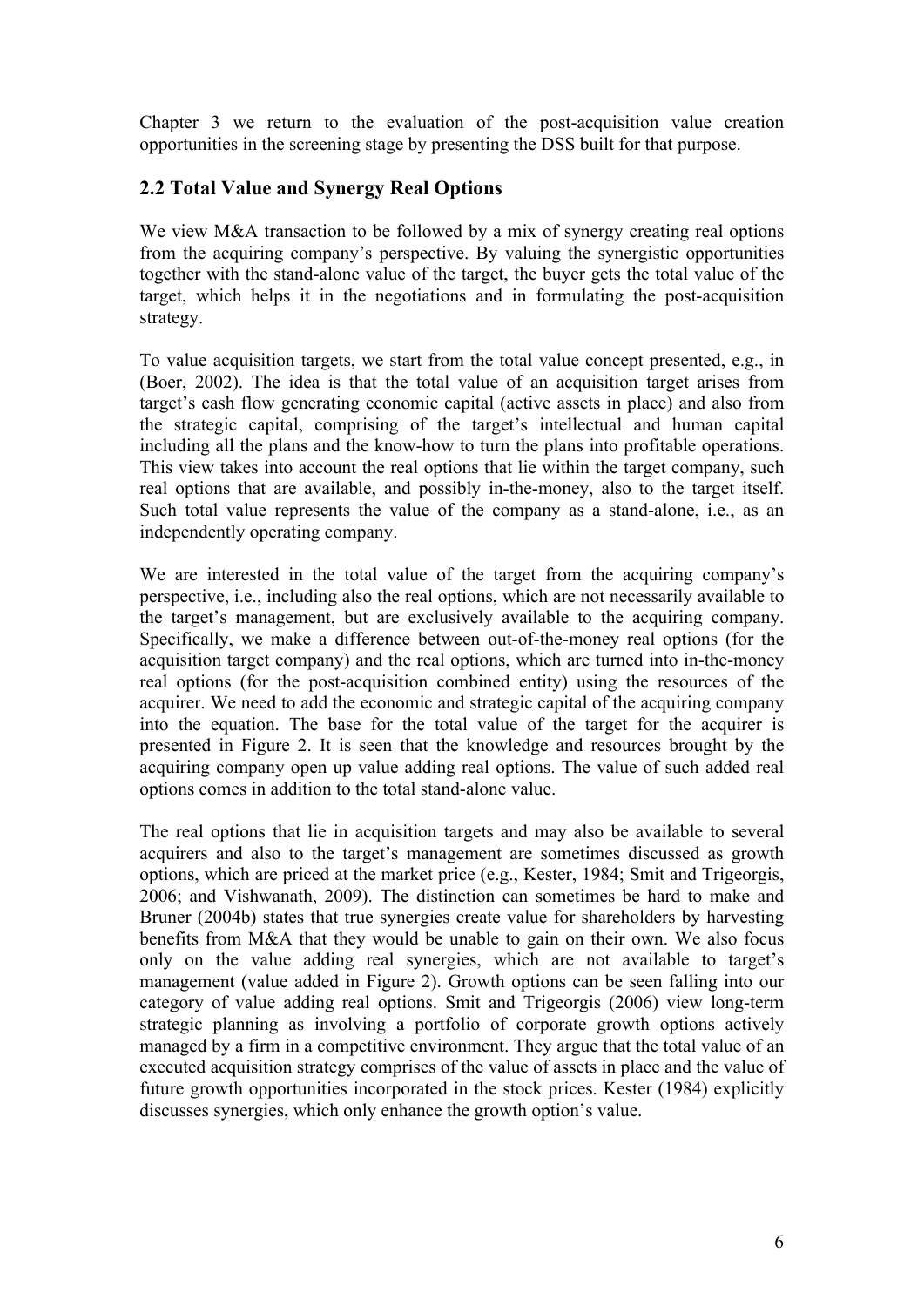

Figure 2: Acquisition target's total value comprises of the assets in place and the value of merging companies' combined real options.

Our view is that even though growth options, in general, could be valued by the market, this is not the case with synergy options. We argue that an acquirer, who views synergies as real options can profit from acquisitions even though it paid a premium over the market price. We handle post-acquisition strategic real options as the value adding real options (which we defined broadly as synergies) that are unlikely fully priced in the market, because they can be exclusively available only for a specific acquirer.

The relevant value adding real options for our purposes have been identified for the follow-up and valuation purposes by Collan and Kinnunen (2008, 2009). They present (among other strategic real options) the option to create synergies, the option to split, and the option to divest a part of a target.

*Option to create synergies* arise at the acquisition and can be exercised by initial investments or using other resources (cf. strategic capital). The major driver of synergies is resource redeployment, i.e., either utilizing acquirer's resources to develop the target or vice versa (cf. Capron, 1999; Capron et al, 2001). The synergies are dependent on management decisions on the redeployments and additional investments, and they take time to be developed to their full potential. This is why we argue that synergies should be valued as real options. The value of the synergies comes on top of the stand-alone value of the target.

*Option to split* existing business into parts can be relevant, when the target company is composed of parts, which include non-core businesses from the acquirer's perspective. The acquirer may want to divest them. The execution of the option to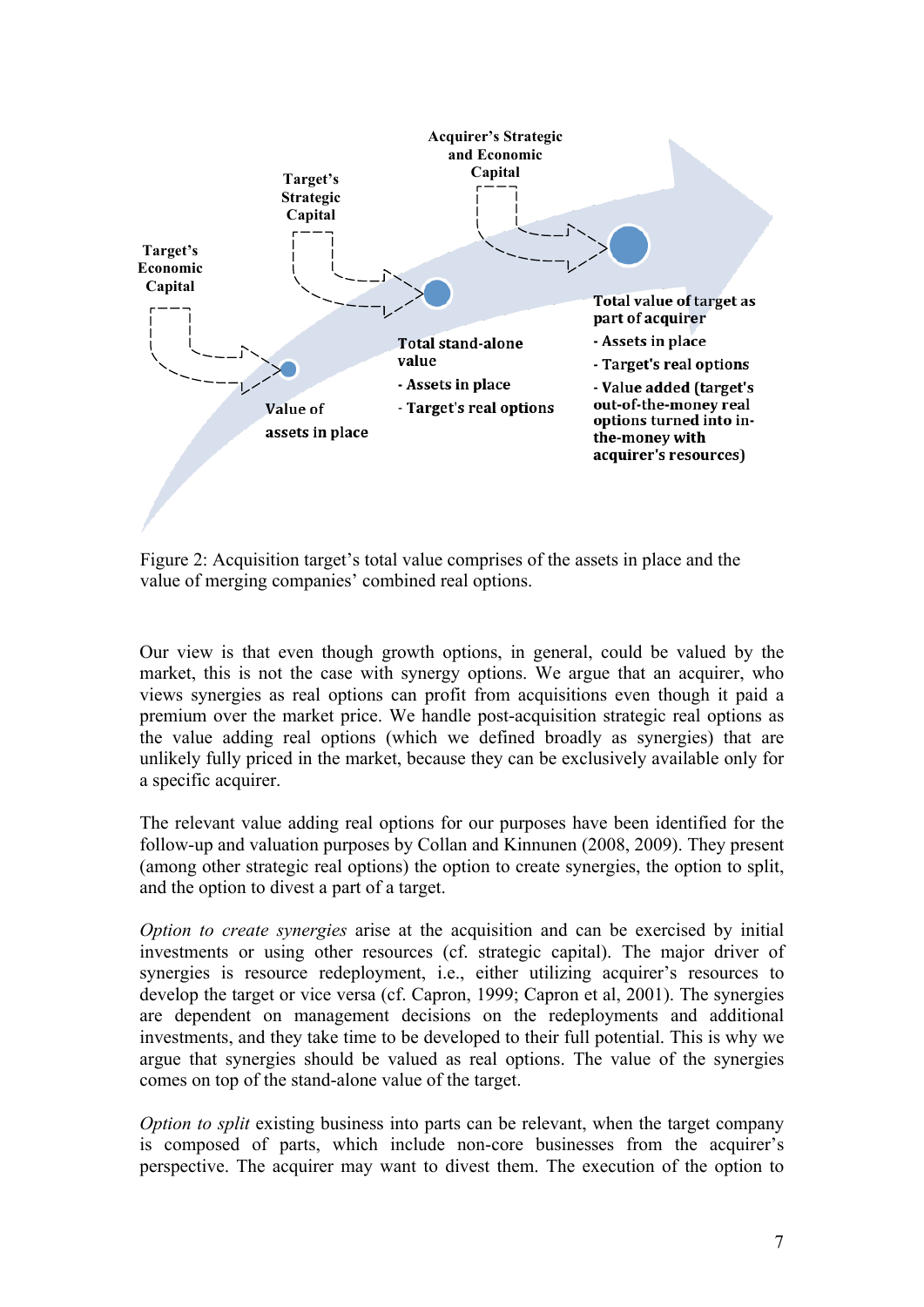split is typically required before divestments can be executed. In a specific case acquired businesses/assets are already split by the target company. The option to split also deals with corporate restructuring. Disintegration, or splitting, can be viewed as an inverse action to integration, which is typically the pre-requisite for exercising the option to create synergies. This implies that these post-acquisition strategic real options should be handled together in a timely manner. A business to be divested most likely needs to be operational as a stand-alone, before it can be sold, unless the business is stopped and/or only the assets are sold. Exercising the option to split, however, needs not be followed by a divestment. E.g., efficiency reasons can be behind establishing separately operational businesses. However, we consider the option to split as a cost part of the option to divest assuming that the first one is executed only when followed by the latter.

*Option to divest* non-core parts or assets is a right to sell (a put option) part of the target's businesses or assets, or to stop all the operations (fully exit) in the case of having executed an unprofitable acquisition. The latter can be seen as the option to exit, which is suggested being analyzed separately, because of its risk-limiting property. The option to divest or exit fully provides the acquirer with protection against unsuccessful acquisitions. Option to divest is acquired, when the acquisition deal is closed, however, its availability can be limited due to the acquirer's actions. If the acquired businesses are totally integrated with the acquirer's businesses, the option to divest can be, at least partly, destroyed. In this case, the option to split becomes a pre-requisite for the divestment. There are various ways to divest/abandon, each is an option on its own, including, e.g., IPO, MBO, LBO, asset liquidation, and shut-down. In this paper we focus on the option of partial divestiture, i.e., we do not account for the option to (fully) exit, which is used after unsuccessful acquisitions.

The next chapter presents the DSS, which values synergies based on the stand-alone valuation of the target. This will give us the first approximate value of revenue enhancing and cost reducing synergies together with divestitures of simple assets or small business units.

# **3. Decision Support Tool for Pre-Deal Valuation of Targets**

#### **3.1 Constructing Stand-alone Cash Flows**

We suppose that there are two ways to proceed in the post-acquisition process as explained in section 2.1. The acquirer either integrates the target as a whole to pursue revenues enhancing and cost reducing synergies, or the acquirer chooses to integrate the core-business part of a target and, simultaneously, prepare a part or parts of the target for divestment.

The synergy valuation builds on the stand-alone valuation of the target company in our decision support system developed with our corporate partners and presented by Kinnunen and Collan (2009). The DSS incorporates a set of qualitative pre-specified factors connected to each quantitative (financial) input, adapts the required discount rate according to target characteristics, and includes also an analysis of financial synergies and an acquisition timing analysis, among other functions. However, the discussion to follow is only about the quantitative factors required for a simple, but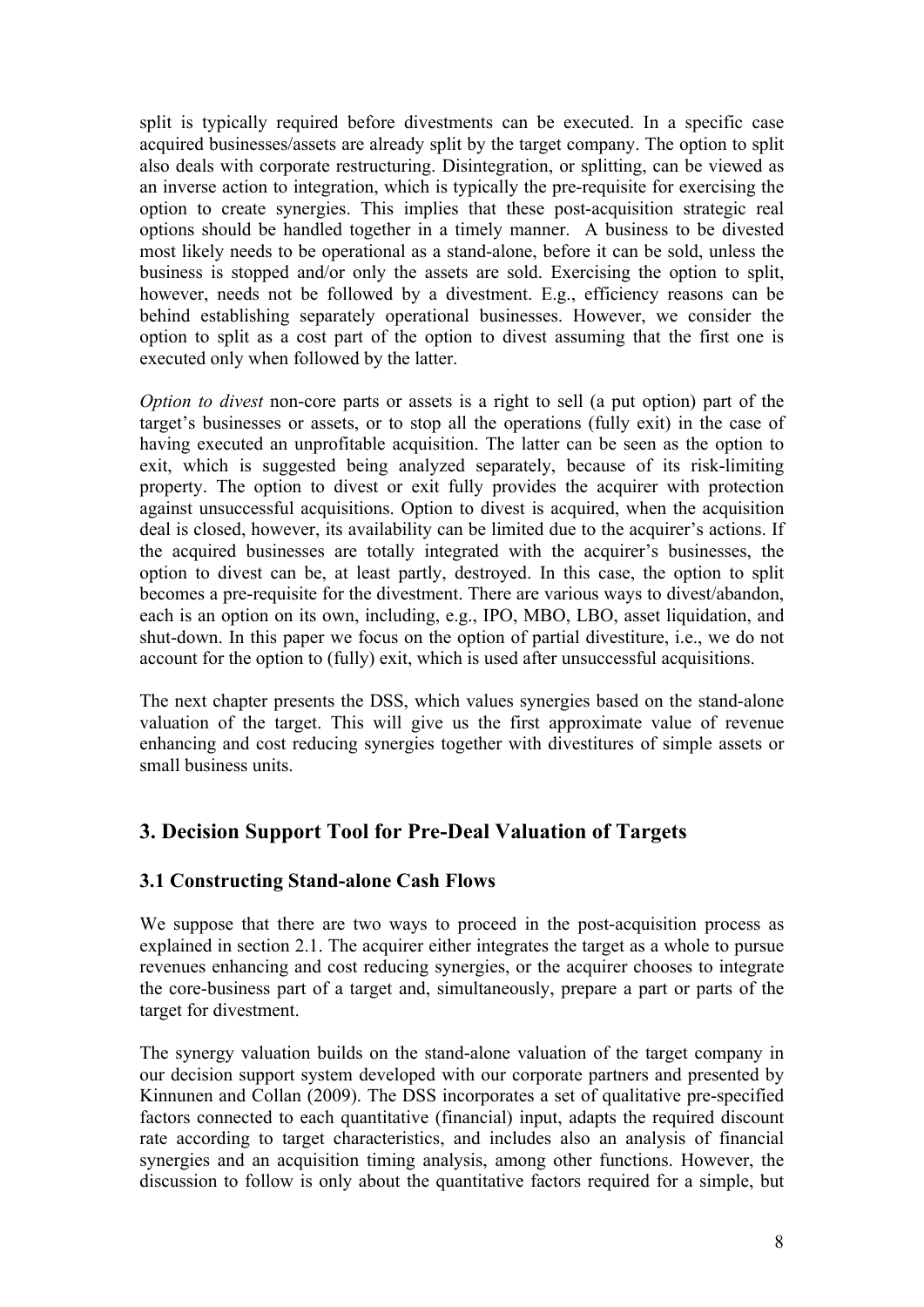still comprehensive, way to value the acquisition target as a part of the acquirer by calculating its stand-alone value based on its forecasted cash flow scenarios, which are thereafter used as a basis for the operating synergy valuation together with net benefits from divestitures, and which together lead to the total value of the target. The approach is also to demonstrate how a spreadsheet application can be used to create the cash flow scenarios, which are required inputs for the fuzzy pay-off method for real options valuation discussed in Chapter 4. The DSS calculates the stand-alone value of the target by depreciating free cash flows for which the following inputs are required:

| Eq. 1 | Total sales of the market (total demand)        |
|-------|-------------------------------------------------|
|       | Market share of the target company              |
|       | Stand-alone sales of the target company<br>$=$  |
|       | EBIT margin ( <i>i.e.</i> less operative costs) |
|       | = Earnings before interest and taxes            |
|       | - Taxes                                         |
|       | $+/-$ Cash flow adjustments                     |
|       | $=$ Free cash flows                             |

We first take a short look at how the above inputs are collected before going to the synergy evaluation.

*Total demand, i.e., market size,* in our DSS is modelled through model parameters for the demand cycle. Figure 3 shows how the DSS creates scenarios (for good, base, and bad cases) using the following inputs: The monetary value of *current total demand*  (not seen in the figure), *current stage of the demand cycle* (8 possibilities ranging from the top of the cycle decreasing to the bottom and increasing to the peak as seen on the left side of the figure), *the length of the cycle* (in months), the *trend growth rate* over the next whole cycle, and the *amplitude of the cycle*, i.e., the difference from the top of the cycle to the bottom of the cycle (as a percentage of the current total demand). The future growth rates are required for the three scenarios. Together with the *past observed growth rate* (from year -3 to year 0, i.e., the current year) and the *growth rate following the next whole cycle* (pre- & post-cycle growth in Figure 3) the market size scenarios are constructed from today to ten years from now as seen on the right side of Figure 3.



Figure 3: Modelling the demand cycle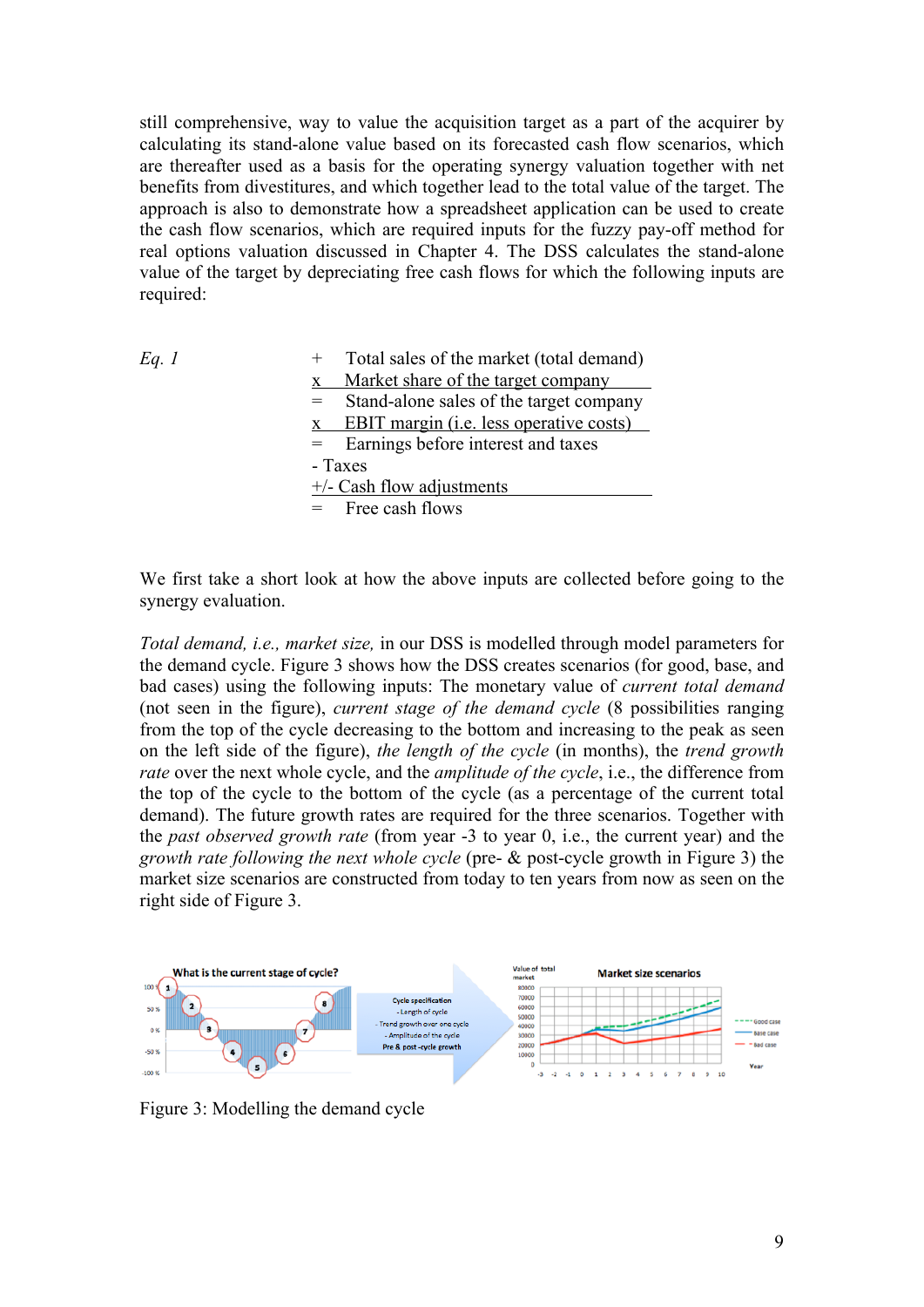*Market share (%) of the target* as stand-alone is forecasted for one year in the future (in addition to the current market share) as seen in Figure 4. The year, when the expected market share is achieved is used in the calculation in such a way that it is reached linearly from today's market share after which it is expected to be fixed. The expected market share may include costs, which are not accounted for through the costs related to the sales increasing synergies. If that is the case, they should be entered below the expected market share percentage. All of the inputs (market share, related costs, and the time to reach the market share) are required for the three scenarios. These inputs allow the DSS to construct three scenarios for stand-alone sales of the target (similarly as for the market size on the right side of Figure 3).

Inputs for the *operating margin, or EBIT margin (%)* forecast (also seen in Figure 4) and the current operating margin (not seen in the figure) are required analogously to the inputs for market share: inputs for the three scenarios for the expected future margin, the year when it is achieved, and the possible costs, which are not related to cost synergy creation. The calculation again uses linearly changing margin until the year when it is expected to be achieved and keeps it constant afterwards. The margin forecast together with tax-rate inputs and possible cash flow adjustments (not seen in the figure) lead to free cash flow scenarios from now to year ten, which is enough for calculating the stand-alone value of the target for the bad, base, and good cases.

| <b>CATEGORY</b>                 | <b>CRITERIA</b>                                                                                                                          | <b>Bad case</b> | <b>Base case</b> | Good case |
|---------------------------------|------------------------------------------------------------------------------------------------------------------------------------------|-----------------|------------------|-----------|
| <b>Market share</b><br>forecast | <b>Future market share (%)</b><br>Stand-alone cost to achieve market share target (Euros)<br>Time to achieve market share target (Years) | 20.0%           | 25.0%            | 30.0%     |
| <b>Margin</b><br>forecast       | Margin forecast (%)<br>Stand-alone cost to achieve forecasted margin (Euros)<br>Time to achieve forecasted margin                        | 5.0%<br>٥       | 6.0%             | 7.0%      |

Figure 4: Inputs to determine the sales and the EBIT of the target

### **3.2 Constructing Synergistic Cash Flows**

Next, we need forecasts for operating synergy benefits. Figure 5 shows how the required inputs for synergy benefits are collected in the DSS for the revenue enhancing, cost reduction, and divestitures. The logic for revenue and cost synergies is analogous to the stand-alone inputs presented in Figure 4, i.e., percentage inputs are required for all the synergy (sub)classes together with the estimated year when the full potential is achieved and how much that requires resources valued in monetary units, and all the inputs are needed for the bad, base, and good scenarios. Again, the percentage benefits are rising from zero (of today) to the full potential achieved in the given year linearly and stay fixed afterwards. The required costs, instead, are simply divided between the years from today to the year of achieving full potential, and they are non-existent from that year on.

The revenue synergies are calculated as a percentage of the stand-alone sales of the target. The DSS allows them to arise from two sources of which the first is crossselling potential and the other is some other additional sales enhancing potential. The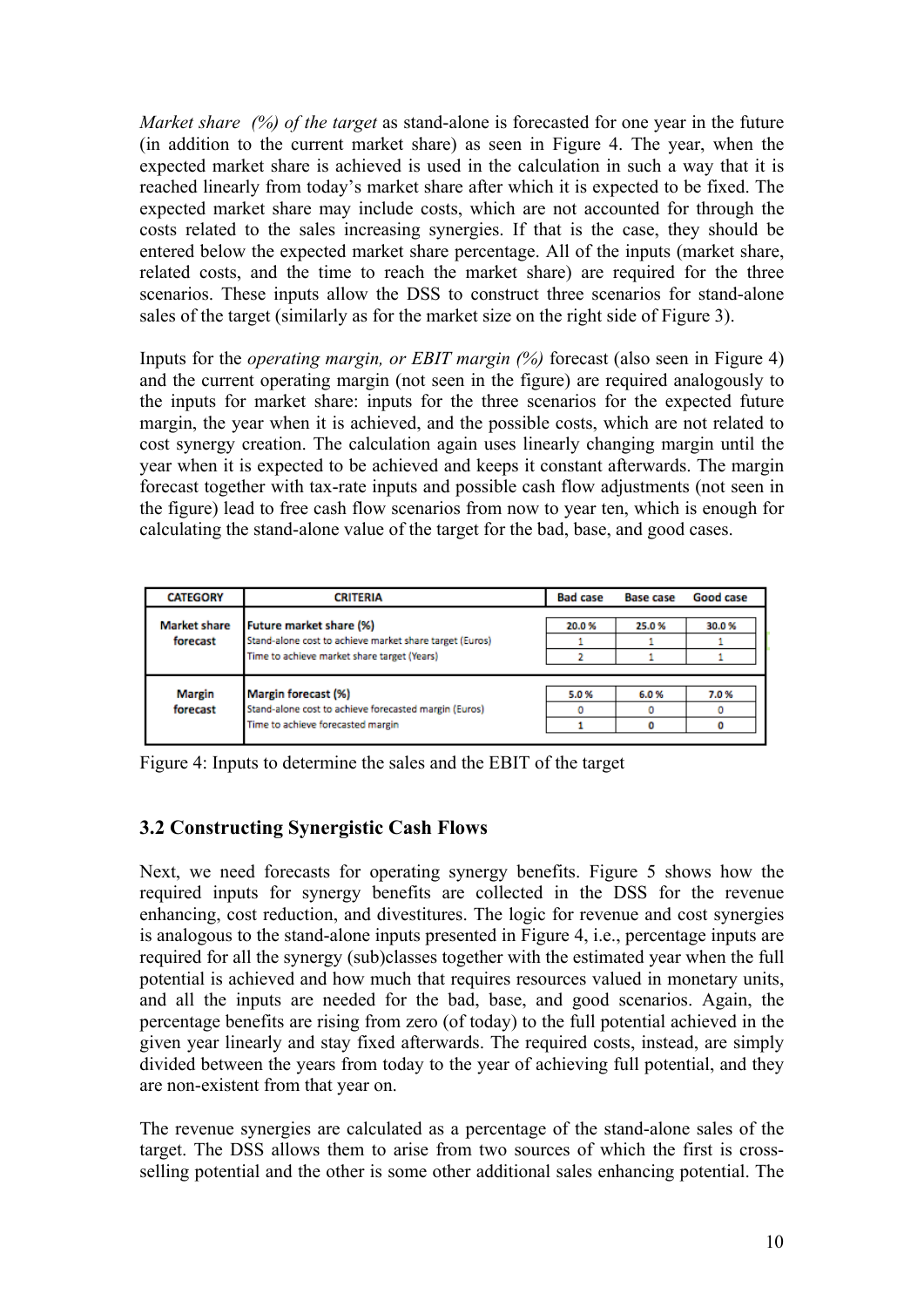cost synergies can arise from reductions in manufacturing, sourcing, research and development (R&D), or sales, general, and administrative (S,G&A) costs. The related costs to achieve the expected/targeted synergies may include, e.g., integration costs, new investments, higher salaries to keep key personnel in-house, higher marketing efforts, or any other cash-outflows, which take place in order to achieve revenue increases and efficiency benefits. Note that the *cursive figures* on the second rows of the input tables in Figure 5 are not inputs, instead, they show (in monetary units) what the synergy percentage entered in the above cell would mean as if the full synergy was instantly realized; they are only to support the user of the DSS.

| <b>CATEGORY</b>     | <b>CRITERIA</b>                                            | <b>Bad case</b> | <b>Base case</b> | Good case |  |  |  |
|---------------------|------------------------------------------------------------|-----------------|------------------|-----------|--|--|--|
| Revenue             | Cross-selling potential (% of target's sales)              | 0.0%            | 2.5%             | 5.0%      |  |  |  |
| synergy potential   | Cross-selling potential (Euros) in year 0                  | o               | 250              | 500       |  |  |  |
|                     | Costs to achieve the cross-selling synergies (Euros)       | 0.5             | 0.5              | 0.5       |  |  |  |
|                     | Time to achieve full potential of synergies                | 4               | 3                | 1         |  |  |  |
|                     | Other additional selling potential (% of target's sales)   | 0.0%            | 1.0%             | 1.0%      |  |  |  |
|                     | Other additional selling potential (Euros) in year 0       | 0               | 100              | 100       |  |  |  |
|                     | Costs to achieve the synergies (Euros)                     | 0.5             | 0.5              | 0.5       |  |  |  |
|                     | Time to achieve full potential of synergies                | 2               | 2                | 2         |  |  |  |
| Cost                | Manufacturing cost synergies (% of manufacturing cost)     | 0.0%            | 1.0%             | 1.0%      |  |  |  |
| synergy potential   | Manufacturing cost synergies (Euros) in year 0             | 0.0             | 5.0              | 5.0       |  |  |  |
|                     | Costs to achieve the synergies                             | 1               | 1                | 1         |  |  |  |
|                     | Time to achieve synergies                                  | з               | 2                | 1         |  |  |  |
|                     |                                                            |                 |                  |           |  |  |  |
|                     | Sourcing synergies (% of target's sourcing cost)           | 0.0%            | 4.0%             | 6.0%      |  |  |  |
|                     | Sourcing synergies (Euros) in year 0                       | 0               | 320              | 480       |  |  |  |
|                     | Costs to achieve the synergies                             | 10              | 10               | 10        |  |  |  |
|                     | Time to achieve synergies                                  | 1               | 1                | 1         |  |  |  |
|                     | R&D synergies (% of target's R&D cost)                     | 0.0%            | 1.0%             | 1.0%      |  |  |  |
|                     | R&D synergies (Euros) in year 0                            | 0.0             | 2.0              | 2.0       |  |  |  |
|                     | Costs to achieve the synergies                             | 0               | O                | 0         |  |  |  |
|                     | Time to achieve synergies                                  | а               | 2<br>1           |           |  |  |  |
|                     | S, G&A synergies (% of target's S, G&A cost)               | 0.0%            | 5.0%             | 7.5 %     |  |  |  |
|                     | S, G&A synergies (Euros) in year 0                         | 0               | 30               | 45        |  |  |  |
|                     | Costs to achieve the synergies                             | 0.1             | 0.1              | 0.5       |  |  |  |
|                     | Time to achieve synergies                                  | з               | 2                | 1         |  |  |  |
| <b>Divestitures</b> | Year<br>Considerable assets (net cash flows in Euros/Year) | Euros           | Year             | Euros     |  |  |  |
|                     | 0                                                          | -100            | 5                |           |  |  |  |
|                     | 1                                                          | 350             | 6                |           |  |  |  |
|                     | 2                                                          |                 | 7                |           |  |  |  |
|                     | з                                                          |                 | 8                |           |  |  |  |
|                     | 4                                                          |                 | 9                |           |  |  |  |

|  |  |  | Figure 5: Inputs for operating synergies and divestitures |
|--|--|--|-----------------------------------------------------------|
|  |  |  |                                                           |

We also consider revenues and costs from divestitures, because they can release resources, increase efficiency, and allow managers to focus on creating operating synergies from their core business, and because the preparation for divestitures is directly linked to the integration efforts (through an inverse relation) required for realizing operating synergies (as argued in section 2.1). The divestitures are handled in a most simple way in our DSS. Inputs are required on net basis for the years when cash flows are expected to be realized, and there is only one scenario allowed as seen in Figure 5. This is enough, e.g., for a simple real asset such as a warehouse or a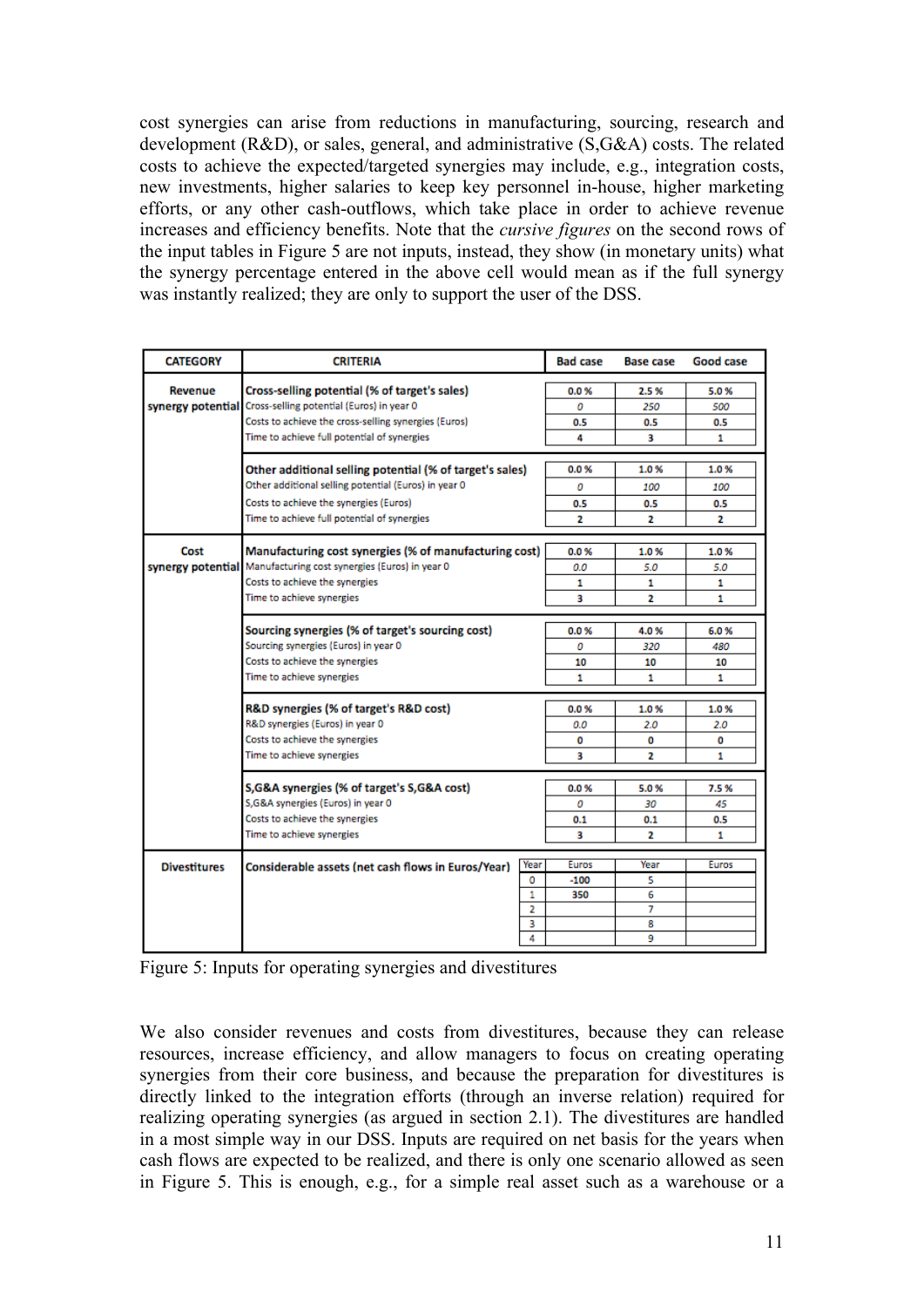manufacturing machine, which are typically one-time transactions, and particularly the cash-inflow from a divestment can be attributed to a certain year. We find this appropriate also for a small business unit as the first approximation for the screening purposes for which the DSS has been built. However, we note that larger non-core businesses to-be-divested are likely to require more detailed analysis of cash flows as both the cost side (to organize the unit possibly to be able to operate on its own to make it more attractive to potential buyers) and the revenue side (possibly based on negotiations or bidding processes) can be complicated. They can also be interconnected with the sales and cost sides of the core business part of the target.

The presented inputs allow now the calculation of cash-flow scenarios also for operating synergies and divestitures, which come above the stand-alone cash flows of the acquisition target candidate. This already gives us the total net present value, NPV, of the target (excluding synergies related to, e.g., working capital, capital expenditures/CAPEX, or taxation, which are taken into account in our DSS, but which are out of the scope of this study).

In the next chapter we will show how the constructed scenario outputs are used as a basis for valuing synergies and the total value of acquisition candidates using the fuzzy pay-off method for real option valuation, and how the fuzzy measure and the price of the target can be used in selecting and ordering potential acquisition candidates.

# **4. Valuing Targets Using Possibilistic Pay-Off Distributions**

### **4.1 The Pay-Off Method for Real Option Valuation**

The fuzzy pay-off method for real option valuation developed by Collan, Fullér, and Mézei, (2009a) is applied here. It is based on fuzzy sets and possibility theory initiated by Zadeh (1965, 1978). The method builds the real option valuation on possibilistic expected value, i.e., the fuzzy mean of the possibilistic distribution developed by Carlsson and Fullér (2001).

The idea of the method of Collan et al (2009a) is similar to the idea of the practical real options valuation method presented by Datar and Mathews (Datar and Mathews, 2004; Mathews and Datar, 2007), which has been developed and initially applied at Boeing Corporation.

To calculate a real options value, ROV, a process is firstly needed to create the expected pay-off distribution, e.g., the Black-Scholes model (Black and Scholes, 1973) uses stochastic processes, the binomial method (Cox, Ross and Rubinstein, 1979) uses binomial processes, and so on. The process to create the expected pay-off distribution can be chosen by an analyst. We argue that a stochastic process, however, is not in line with the reality of real investments, because managerial actions can affect the value – the value is not random.

The ROV can be calculated by weighing the positive values (NPV  $>$  0) by their expected probability/possibility and also weighing the negative side values (NPV < 0), *set to 0 (NPV = 0)*, by their expected probability/possibility. The Datar-Mathews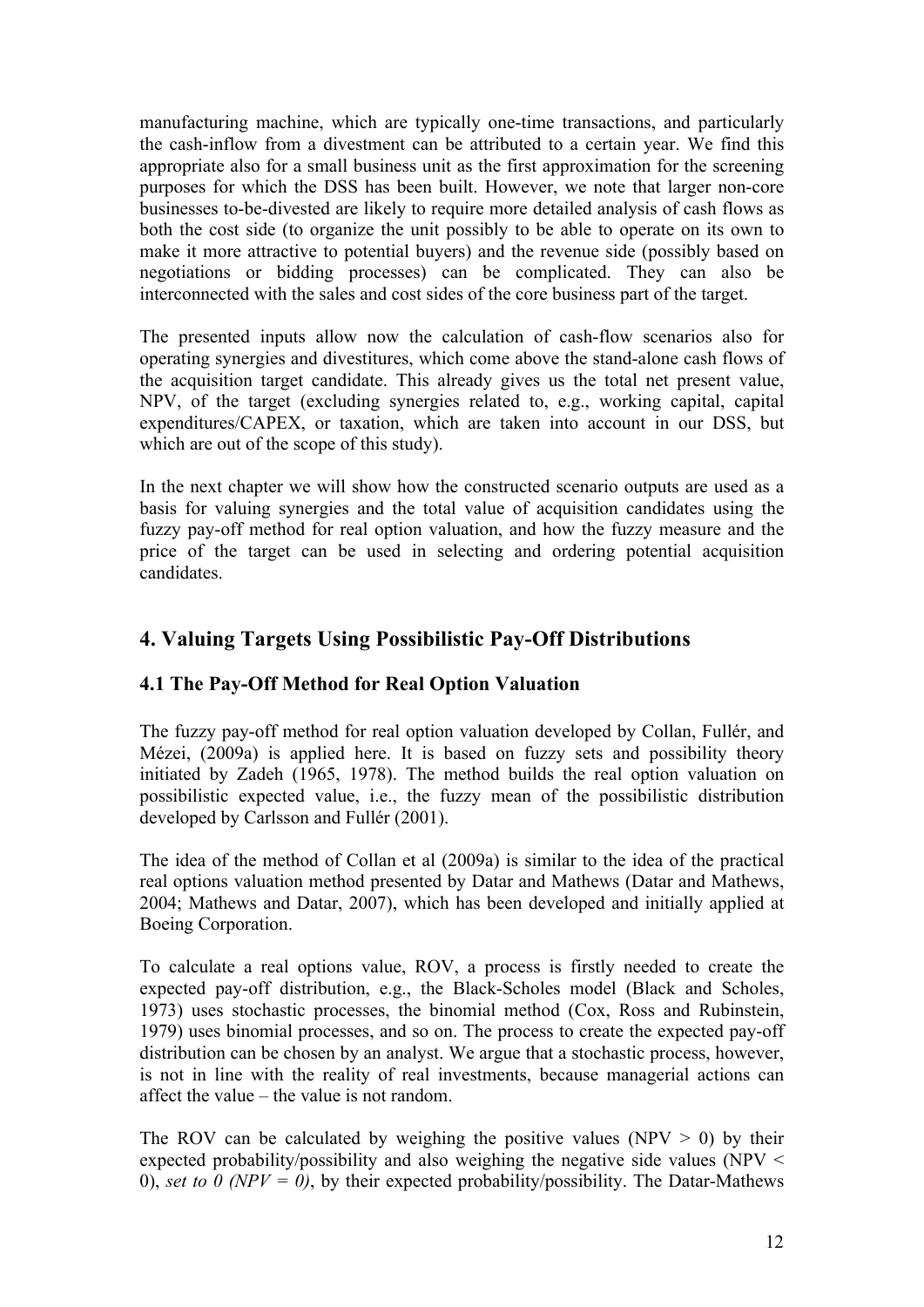method uses three cash flow scenarios, i.e., the pessimistic, most likely, and optimistic scenarios as the basis for real options valuation. The method creates the expected full distribution of expected NPVs by Monte Carlo simulation (Boyle, 1977) and then weighs the NPVs according to the distribution (and setting negative expected NPVs to zeros), i.e., *the ROV is the mean of the positive side times the probability of NPV positive outcomes*.

Collan et al (2009a, 2009b) use a possibility distribution, i.e. a fuzzy number, instead of a probability distribution, and no simulation is required. The expected NPV of a project, its real options value is calculated by weighing the positive NPV (fuzzy) mean by the positive side area of the (fuzzy) distribution. The possible expected NPV of a project can be calculated from the fuzzy distributions of any shape<sup>1</sup>. Collan et al (2009a) presents the model and explains how it is calculated for triangular and trapezoidal fuzzy numbers. Collan et al (2009b) do the same for staged investments, i.e., compound real options.

In this paper we will use a triangular fuzzy number, A, which is defined by three points, a, α, and β, i.e., A= (a, α, β). Figure 6 present a triangular fuzzy number. Its peak, or center, is represented by a, which can be seen as a fuzzy quantity "x is approximately equal to a" or "x is close to a". The left width is represented by  $\alpha$ , and its right width by β, i.e.,  $\alpha$  and β are the distance (a real positive number) from a, a -  $\alpha$ representing the smallest, and  $a + \beta$  the largest possible number belonging to (a member of) the fuzzy distribution (cf. the normal probability distribution's tails with the smallest probability to occur). A fuzzy distribution is defined by the membership function, which determines the degree of membership ranging from 0 (not a member) to 1. The peak, a, has membership of degree 1. A fuzzy set is called triangular fuzzy number with peak a, left width  $\alpha > 0$ , and right width  $\beta > 0$ , if its membership function is of the following form:

Eq. 2  

$$
A(t) = \begin{cases} 1 - \frac{a - t}{\alpha}, & \text{if } \alpha - a \le t \le a \\ 1 - \frac{t - 1}{\beta}, & \text{if } a \le t \le a + \beta \\ 0 & \text{otherwise} \end{cases}
$$

to  $a + \beta$ . In Figure 6, the triangular fuzzy number has negative values (from a - α to 0) The support of A is a crisp (single number) subset of real numbers ranging from a -  $\alpha$ and positive value (from 0 to  $a + \beta$ ), which represent negative NPV and positive NPV of pay-offs from a project, respectively.

<sup>&</sup>lt;sup>1</sup> For mathematical presentation and definitions of fuzzy sets and numbers, see, e.g., Zadeh (1965, 1978).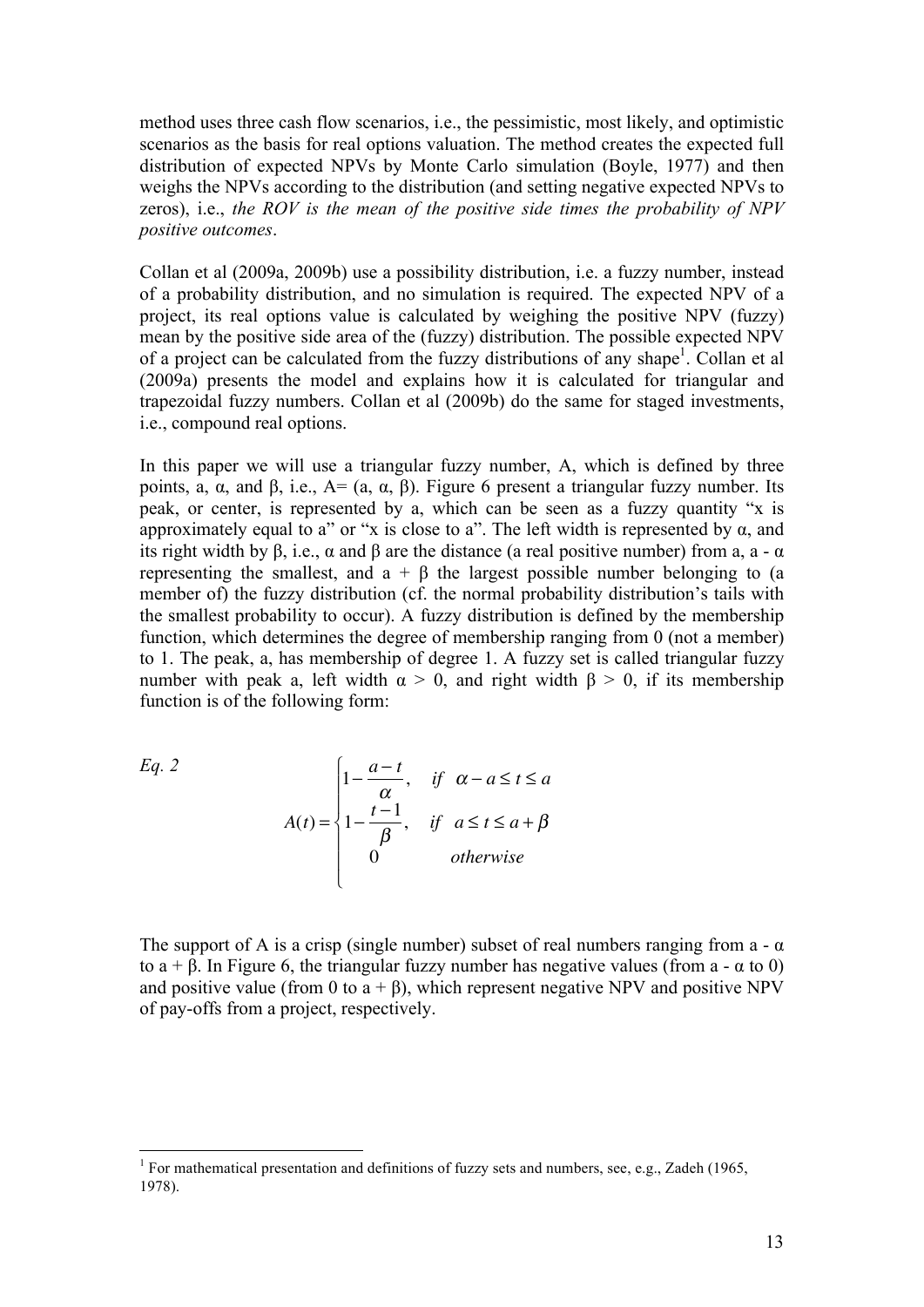

Figure 6: A triangular fuzzy number A is defined by three points,  $\alpha$ , a, and  $\beta$ , and describes the NPV of a prospective project (adopted from Collan et al, 2009a)

Carlsson and Fullér (2001) derive the mean of the triangular fuzzy number. In Figure 6 E[A+] describes the mean of the positive side of the fuzzy distribution as follows:

*Eq. 3*

$$
E[A_{+}] = \begin{cases} a + \frac{\beta - \alpha}{6}, & \text{if } 0 < a - \alpha \quad \text{'all NPV positive'}\\ \frac{(\alpha - a)^{3}}{6\alpha^{2}} + a + \frac{\beta - \alpha}{6}, & \text{if } a - \alpha < 0 < a \text{'some negative NPV; positive peak'}\\ \frac{(\alpha - \beta)^{3}}{6\beta^{2}}, & \text{if } a < 0 < a + \beta \quad \text{'some positive NPV; negative peak'}\\ 0 & \text{if } a + \beta < 0 \quad \text{'all NPV negative'} \end{cases}
$$

The mean of the positive side is what (Collan et al, 2009a, 2009b) use in calculating the real option value, ROV, from the (fuzzy) NPV distribution. The real option value is calculated by weighing the fuzzy mean of the positive side of the distribution by proportion of the positive area of the total area. Using the conceptss presented in Figure 6, the real option value is calculated as follows<sup>2</sup>:

form: 
$$
ROV = \frac{\int_{0}^{\infty} A(x)dx}{\int_{-\infty}^{\infty} A(x)dx} \times E(A_+)
$$

where A stands for the fuzzy NPV, and the integrals compute the areas, the numerator computes the area below the positive part of the fuzzy number A, and denominator computes the area below the whole fuzzy number.

 $\frac{1}{2}$ <sup>2</sup> Collan et al (2009a, 2009b) formulates a single number expected real option value in the following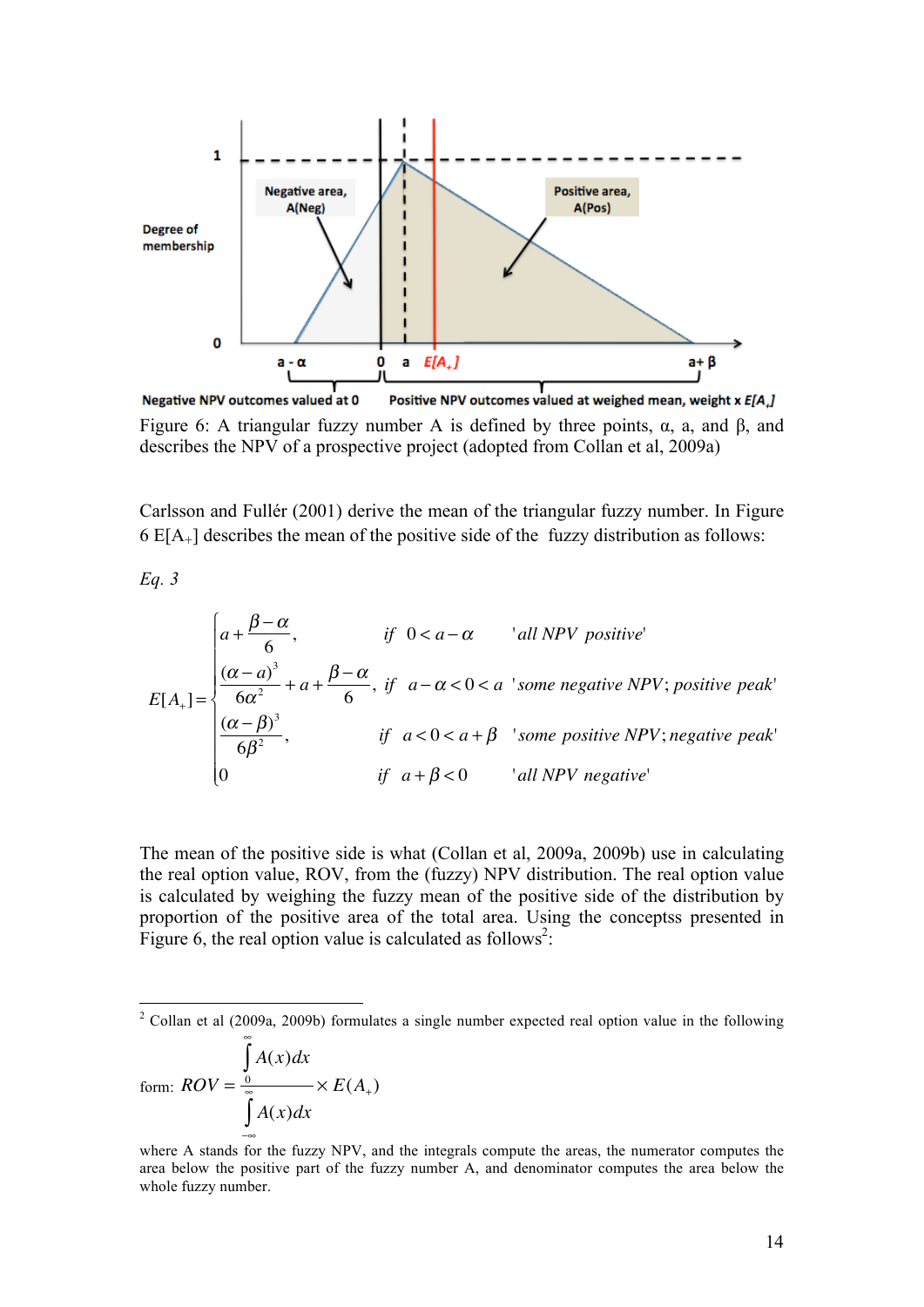Eq. 4 
$$
ROV = \frac{A(Pos)}{A(Neg) + A(Pos)} \times E(A_+)
$$

simplifies to the fuzzy mean  $E[A_+]$  (the weight is 1), and when the whole fuzzy It can be noted that when the whole fuzzy number is larger than zero then the ROV number is smaller than zero the ROV is 0 (because the fuzzy mean of the positive side is 0).

In the next section we will show how the NPV of cumulative pay-offs can be interpreted as a fuzzy number (i.e., a possibilistic distribution) in the case of three scenarios, the pessimistic, base, and optimistic scenarios. However, as noted by Collan et al (2009a), cash flows could have been asked in the form of triangular (or trapezoidal) fuzzy numbers from the beginning, e.g., as inputs in the DSS presented in section 3; then such "interpretation" would not be needed. However, the construction of the DSS itself would probably not need any modifications, only new guidelines and names of the current scenarios ought to be changed to represent those established notions of the theory and practice of fuzzy sets.

#### **4.2 Valuing Synergy Real Options with the Pay-Off Method**

The real option value of synergies and the total acquisition using the pay-off method can be calculated from the cash flow scenarios constructed in the previous section. Table 1 shows the forecasted cumulative net cash flows for the three scenarios, which are a direct output from our DSS. The upper part of table 1 shows the cumulative cash flows to ten years from now, or the year of the ex-ante evaluation (here we exclude the terminal value, i.e., the value of cash flows after the ten years forecast horizon). These figures include the operations of a stand-alone target company, the sales increasing and the cost decreasing synergies, as well as, the costs and revenues from a divestiture. The lower part of the table shows the combined cumulated cash flows from the operating synergies and the divestiture for the same period. All the cash flow figures are discounted to year 0, i.e., they represent the net present value, NPV, of the cash flows. It is seen in the table that the optimistic (good case) scenario produces the NPV of cumulative cash flows of 9057 (thousands) in monetary units, while the base case leads to 4719, and the pessimistic (bad case) scenario only to 1801 (highlighted in the rightmost column).

The variance is large between the scenarios. Here, the major part of the variability arises from synergistic gains/loss. In the example, the optimistic scenario produces over half of the total NPV, i.e., 5839 (thousands) of the total 9075. In the base case synergistic gains produce an NPV of 1846. The pessimistic synergy scenario leads to a negative NPV of -151 (thousands), which is due to assumptions that no operating synergy gains are achieved and the negative amount is due to restructuring costs of a planned divestment, which will not happen, e.g., because of a realized global financial distress, or the asset is shut down or liquidated without revenues. This may be a special case, but it is assumed now for illustrative purposes: such a scenario may occur, the uncertainty in the pre-deal and pre- due diligence phase can be very large, and this also demonstrates the ability of the applied fuzzy pay-off method for valuing real options to account for possible negative value scenarios.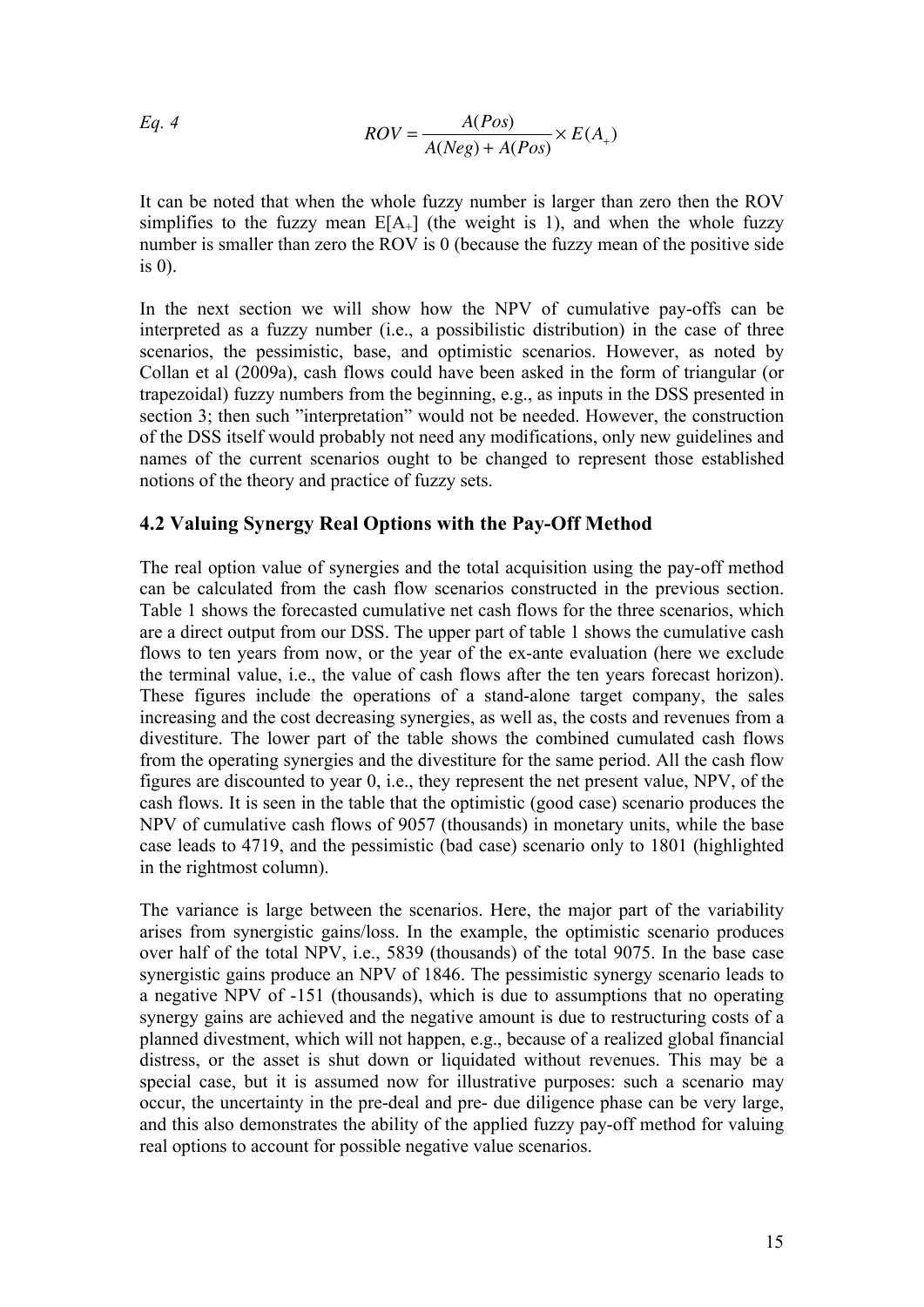| Cumulative total cash flows (NPV)       |     |        |        |        |        |        |        |        |        |        |
|-----------------------------------------|-----|--------|--------|--------|--------|--------|--------|--------|--------|--------|
|                                         |     |        | з      | 4      |        | 6      |        | 8      | 9      | 10     |
| Optimistic                              | 673 | 1964   | 2938   | 3879   | 4793   | 5697   | 6575   | 7427   | 8254   | 9057   |
| Base                                    | 388 | 1173   | 1663   | 2133   | 2589   | 3041   | 3479   | 3905   | 4318   | 4719   |
| Pessimistic                             | 262 | 456    | 649    | 826    | 998    | 1168   | 1334   | 1494   | 1650   | 1801   |
| Cumulative synergistic cash flows (NPV) |     |        |        |        |        |        |        |        |        |        |
|                                         |     |        |        | 4      |        | 6      |        | 8      | 9      | 10     |
| Optimistic                              | 288 | 1203   | 1840   | 2455   | 3052   | 3643   | 4216   | 4773   | 5314   | 5839   |
| Base                                    | 13  | 450    | 641    | 827    | 1007   | 1185   | 1357   | 1525   | 1688   | 1846   |
| Pessimistic                             | -76 | $-151$ | $-152$ | $-152$ | $-152$ | $-152$ | $-152$ | $-152$ | $-152$ | $-151$ |

Table 1: Cumulative NPV cash flow scenarios from total acquisition and synergies

The inclusion of the divestiture option and the related restructuring/splitting costs in the above example could have been left out from the analysis based on an assumption that it was a simple non-operating asset or a small unit, and its interactions with the operating synergies could have been non-existent. This implies that non-sequential, separate real options can easily not only been left out of the analysis, but also easily included through a construction of cash flows scenarios, if they are additive with the cash flows from other available real options.

Figure 7 shows, on the left side, the charts for the figures in Table 1 together with the NPV of cash flows for the ten-year period (highlighted on yellow). On the right side of the figure, these scenario outputs are interpreted as a fuzzy triangular number separately for the total NPV of the acquisition (in the upper part of the figure) and the synergistic gains (in the lower part of the figure).



Figure 7: From cumulative NPV cash-flow scenarios to triangular fuzzy number, fuzzy expected value, E[Value A], and the real options value, ROV, for Company A.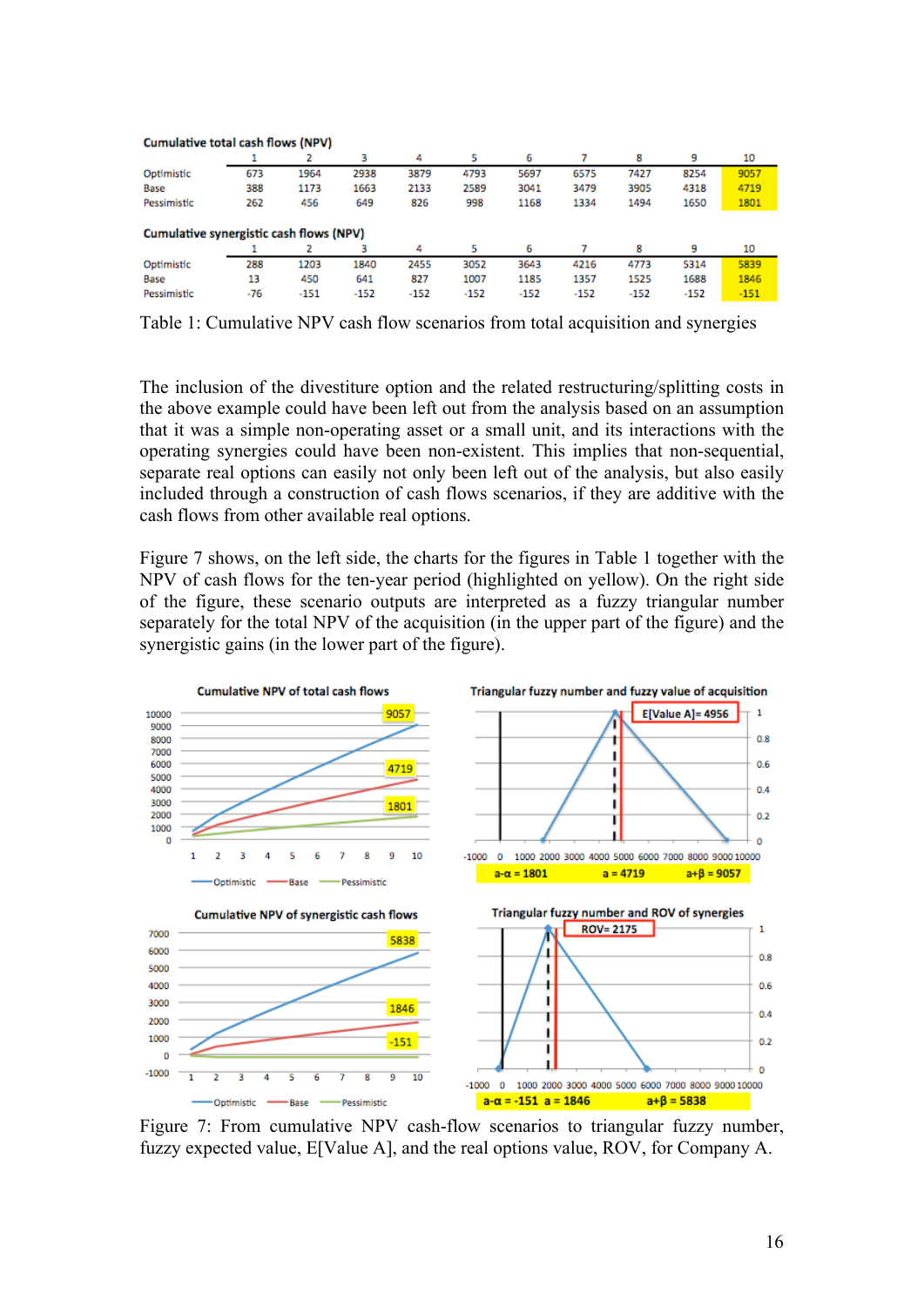Figure 7 shows that the fuzzy distribution of the total NPV of the acquisition is defined as  $A_{\text{TOTAL}} = (a, \alpha, \beta) = (4719, 2918, 4338),$  i.e., the peak a = 4719,  $\alpha$  = 4719- $1801 = 2918$ , and  $\beta = 9057-4719 = 4338$ . The right side of Figure 7 further shows (in the red box) the fuzzy mean, i.e., the expected NPV of the total acquisition, E[Value A], of 4956 (the target firm under discussion is called company A hence), and the real options value, ROV, of 2175 for the synergy real options.

The fuzzy pay-offs can be used in ordering acquisition candidates as seen in Figure 8. There are another potential target in addition to our company A, i.e., company B. They are compared with respect to their expected deal prices. Company A has the expected NPV, E[Value A], of 4956 as presented above. The other candidate, company B has the expected NPV, E[Value B], of 3258 from the acquirer's point of view. The expected value of company B is received (similarly as company A above) from the forecasted cumulated cash flows over the ten year period for the three scenarios: the pessimistic NPV of 1250  $(a - \alpha)$ , the base case NPV of 2450  $(a)$ , and the optimistic NPV of 8500 ( $a + \beta$ ). We have fixed the prices for simplification; also they could be presented as fuzzy numbers (in fact, they are presented now as fuzzy triangular numbers with  $\alpha$  and  $\beta$  equal to zero; real numbers are a subset of fuzzy numbers) in the same way the NPV of the candidates is handled. The fixed price can be defended here also because an acquirer can have exact, or close to exact, knowledge of the prices through negotiations with the target, e.g., an owner of a small family business may be determined to stick to his or her decision on what would be the correct deal price.



Figure 8: Comparing potential acquisition candidates with respect to their price and expected value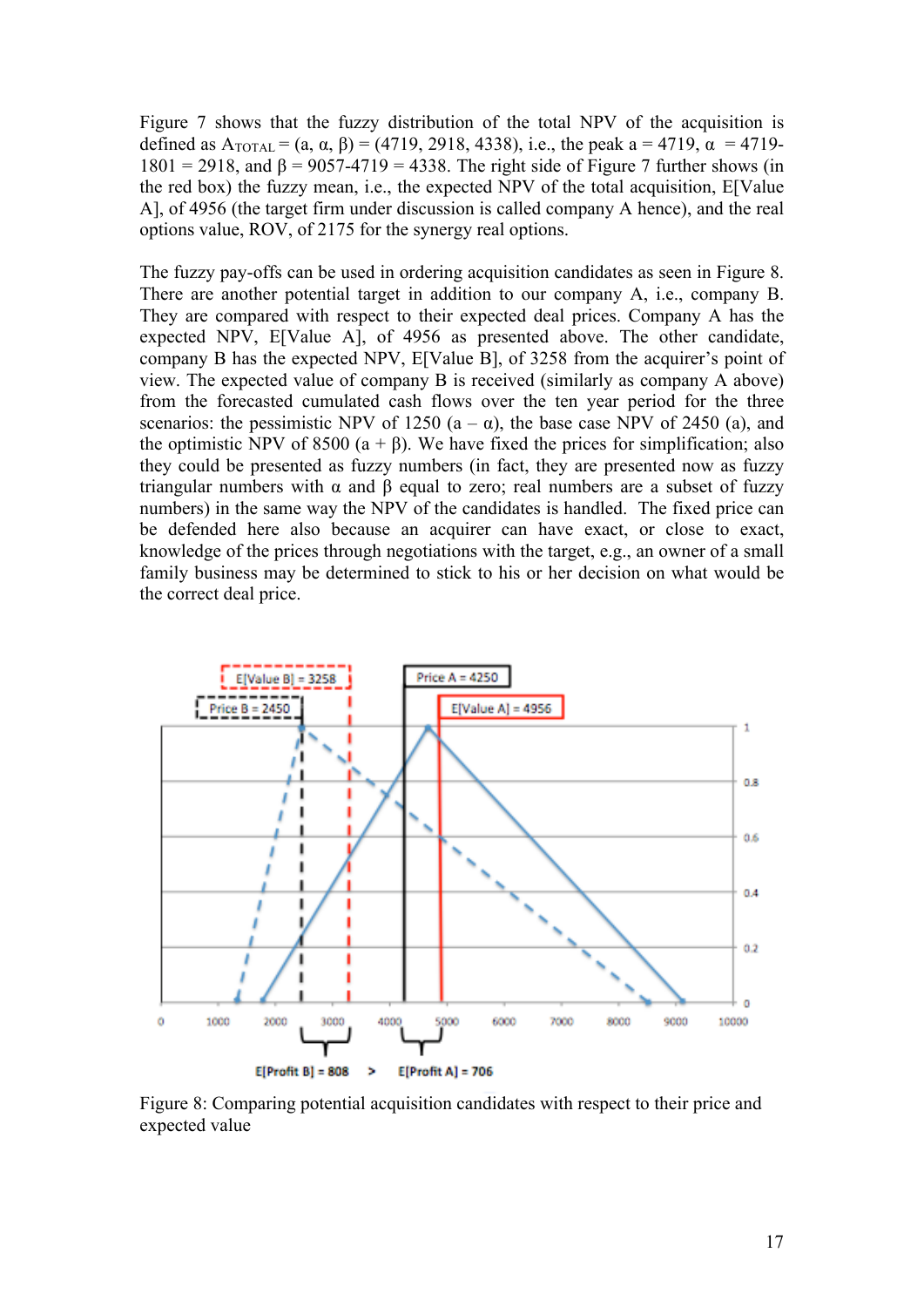Figure 8 shows that the price of the company A, 4250, is clearly lower than the basecase scenario induced value of 4719, while the company B is on sale at the base-case value of 2450. Company A also seems to have a larger value in both the pessimistic and optimistic scenarios. However, Company B's expected profit, E[Profit B], for the acquirer is over 800, while company A is offering the expected profit, E[Profit A], of about 700, i.e., there is a difference of more than 15 percent due to the relatively larger upside potential to create value by acquiring and developing company B than company A. The real options value arising from company B is, say, 2500. Assuming that the two companies operate in the same industry, and that the total market size is the same (same potential customer base) and the demand cycle is modelled using the same parameters. The difference could arise from any kind of (or a combination of) synergy real option(s), e.g., the cross-selling potential, S,G&A cost reductions, and/or divestment opportunities.

In general, when there are a complex combination of several real options, which may be sequential and/or interrelated, which an acquirer foresees opening through an acquisition, the valuation is likely to become complicated even with the pay-off method applied in this paper. In that case, to reach the ROV, it is suggested (cf. Krishnamurti and Vishwanath, 2008; Seth, 1990) to, firstly, value the target with an assumption of total control over the target and value it as if optimal resource redeployments, divestitures of non-core assets, and possibly required new investments were done, and, secondly, value it as a stand-alone. The difference between the two values can be attached to the portfolio of real options available to an acquirer. We can further argue, as discussed in section 2.2, that the value-adding real options exclusively available to an acquirer, due to its specific strategic and economic capital, are not likely to be priced in the market. This implies that the focus on the analysis of such real options already in the target screening stage can prove to be a highly profitable approach.

The reason for the upside potential would require more in-depth analysis of the available synergistic real options, which could be done using the fuzzy pay-off method for real options valuation. We have focused on the first approximate valuation of the operational synergies and the related divestitures of non-core assets with a decision support tool built for the screening stage. The analysis can be deepened already in the due diligence stage, which potentially reduces uncertainty and makes it possible to adjust the forecasted cash flows.

The presented acquisition process can also be seen as a staged investment, where the synergy real options are sequential to the option to acquire the target. Companies can be evaluated and compared, e.g., within the real options growth, ROG, matrix initiated by Luehrman (1998) and developed further by Smit and Trigeorgis (2006). According to the ROG approach investment projects, e.g., corporate acquisitions can be positioned based on their Expanded (strategic)  $NPV = base NPV + PV$  of growth options (Smit and Trigeorgis, 2006). This is analogical to our model where the total NPV of acquisition = stand-alone  $NPV + ROV$ .

Our purpose in this section has been to suggest that the ex-ante analysis of acquisition targets with a real options approach based on the possibilistic pay-off distribution (Collan et al, 2009a, 2009b) can be utilized in target company valuations as a new measure in the field of M&A valuations, to help ordering potential candidates, to give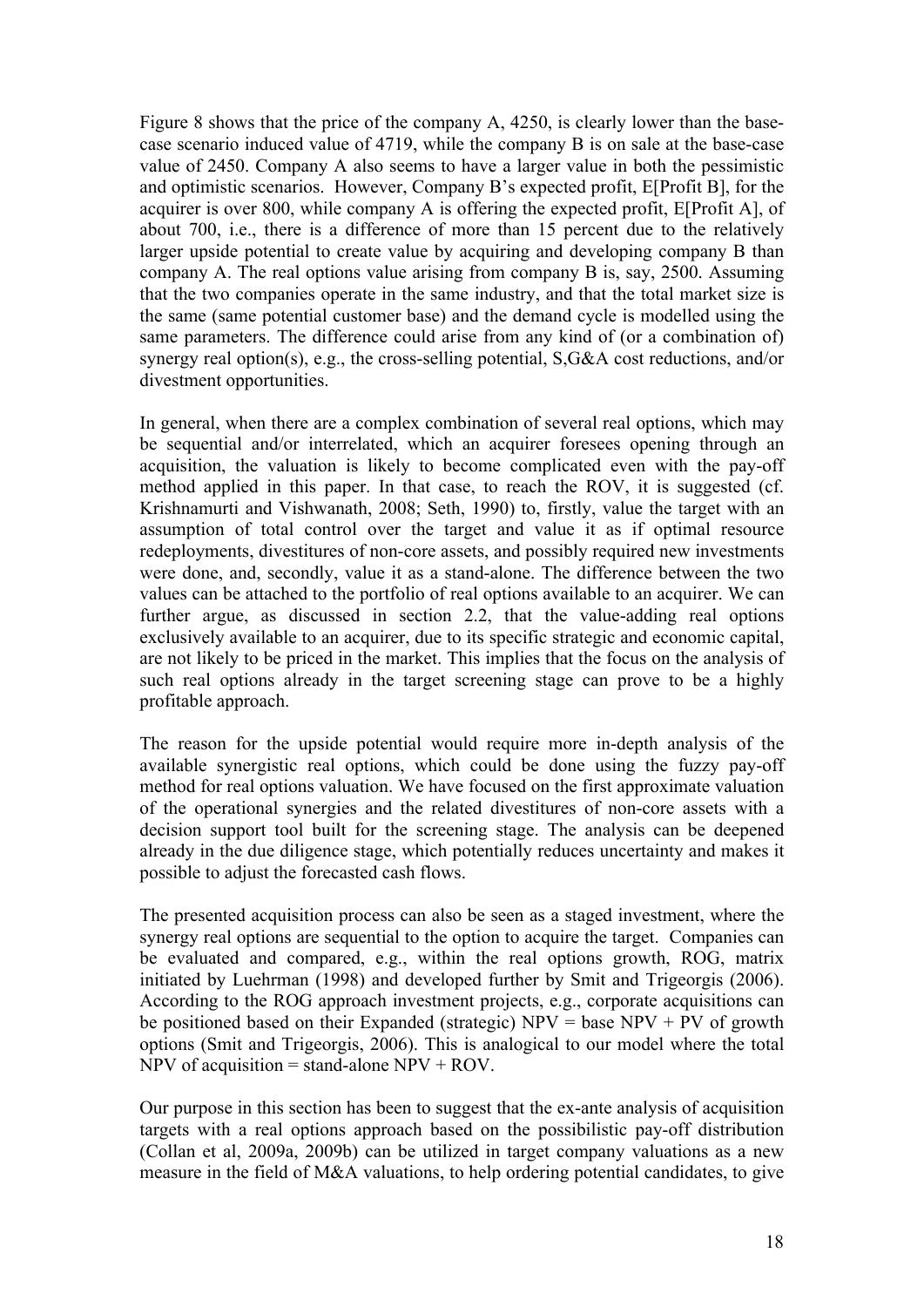guidance for deal negotiations, and to help pre-formulate valuable post-acquisition processes. The next section is to conclude and discuss possible future research opportunities

## **5. Discussion and Conclusions**

This paper has presented an M&A process framework for operational synergy creation, which is based on the notion that restructuring activities including divestitures of non-core assets drive synergistic gains. The synergy was defined broadly, but the focus of the paper has been on revenue enhancing and cost reducing synergies.

The real options approach was discussed using the total value concept, where we made a separation of real options that are available potentially for the target's management and also to other potential acquirers, and those real options that are exclusively available to the acquiring company. For instance, cross-selling potential may arise from complementary products and services, R&D cost reductions and sales increases may prove to be very large if a missing patent for a killer product can be acquired etc. The separation can be argued to apply to operational synergies, as well as, to more strategic growth opportunities arising from the acquirer's unique strategic and economic capital. It was argued that market prices will unlikely account for real options, which are exclusively available to a specific acquirer. That may open up profitable value capturing opportunities at the negotiation table or in the bidding process.

A decision support tool built for the ex-ante, pre-deal, screening stage was presented to support the calculation of the first approximate values of the operating synergy potential and the total target. It was argued that the uncertainty is very large at that phase, which supports the use of the fuzzy pay-off method for this purpose. The method was presented as an integrated part of the built spreadsheet DSS.

We discussed the valuation of corporate acquisition targets and their operational synergies through an example of two imaginary companies, which were compared under assumed differences in synergy potential and with respect to their assumed transaction prices at which the acquirer expects to be able to close the deal.

We also discussed the applicability of the pay-off method to valuing other than operational synergy options and argued that it can be used also to value other real options, particularly, other growth options, which are the key real options studied in the M&A literature. More traditional real options methods easily become complex and difficult to use, particularly, when there are several possibly sequential and interconnected options under analysis. For its simplicity the pay-off method can be applied and it is suggested that it should be applied whenever forward looking cash flow estimates are needed, uncertainty is large, past statistics are non-existent, or they are simply of no value, which is typical of large and unique investments, such as mergers and acquisitions. The presented literature suggested that a simple way to get the total value of the combination or a portfolio of real options is to value the target as if an acquirer was already in total control and made the restructuring activities and the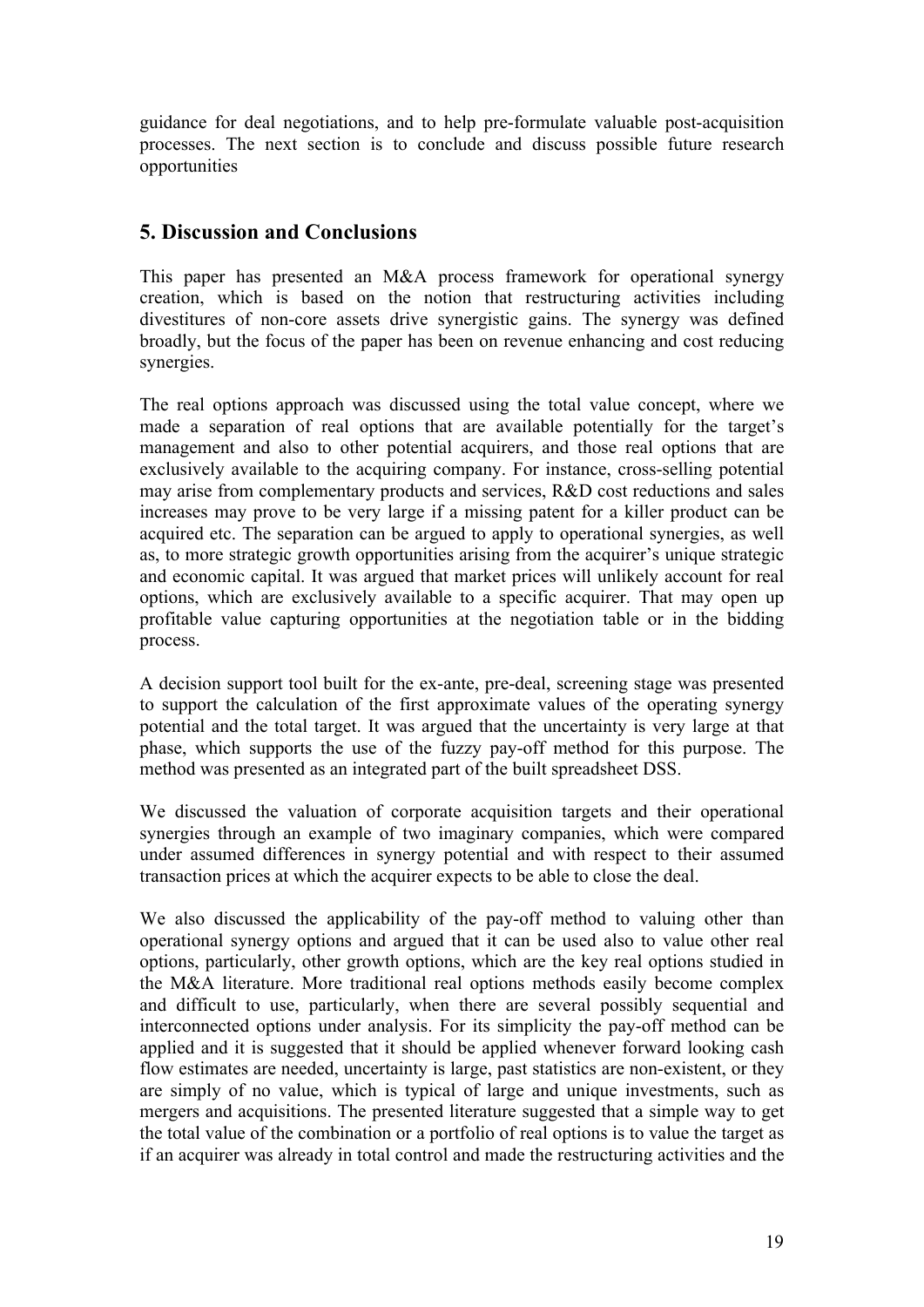new required investments to create value, and to compare the result to the valuations of the target as a stand-alone.

There are several potential paths for further research arising from the discussed payoff method, which could be applied in various ways in the field of M&As, e.g., alternative strategies comprising different post-acquisition real options could be valued, the total value of acquisition targets could be calculated including deferrals, large abandonments, different growth options etc. An optimal timing analysis can be studied using the method. Decision support tools could be developed around the method including the compound pay-off method of Collan et al (2009b). This could include the first stage (screening analysis), due diligence, and post-merger stages, which could be further divided according to flexible staged investment opportunities.

#### **References**

Agrawal, A. & Jaffe, J., 2000 "The Post-merger Performance Puzzle". *Advances in Mergers and Acquisitions*, Vol. 1, Elsevier, Amsterdam, The Netherlands, pp. 7-41

Alvarez, L., and Stenbacka, R., 2006, "Takeover Timing, Implementation Uncertainty, and Embedded Divestment Options". *Review of Finance,* 10, pp. 1-25.

Anslinger, P.L., Copeland, T., 1996, "Growth through Acquisitions: A Fresh Look", *Harvard Business Review*, January-February.

Black, F., Scholes, M., 1973, "The Pricing of Options and Corporate Liabilities", *Journal of Political Economy*, 81, May-June, pp. 637-659

Boer, F. P., 2002, *The Real Options Solution*. New York: John Wiley & Sons.

Bower, J., 2001, "Not all M&As Are Alike – and That Matters," *Harvard Business Review*, March.

Bower, J., 2004, "When We Study M&A, What Are We Learning?" In Pablo, A.L., Javidan, M., 2004, *Mergers and Acquisitions: Creating Integrative Knowledge*. Blackwell Publishing.

Boyle, P., 1977, "Options: A Monte Carlo Approach", Journal of Financial Economics, 4(4), pp. 323-328

Bradley, M., A. Desai, and E.H. Kim, 1983, "The Rationale behind Inter-Firm Tender Offers: Information or Synergy?" *Journal of Financial Economics*, 11(1), pp. 183-206

Bruner, R., 2004a, "Where M&A Pays and Where It Strays; A survey of the Research," *Journal of Applied Corporate Finance,* 16, pp. 63-76

Bruner, R., 2004b, *Applied Mergers and Acquisitions*. New York: John Wiley & Sons.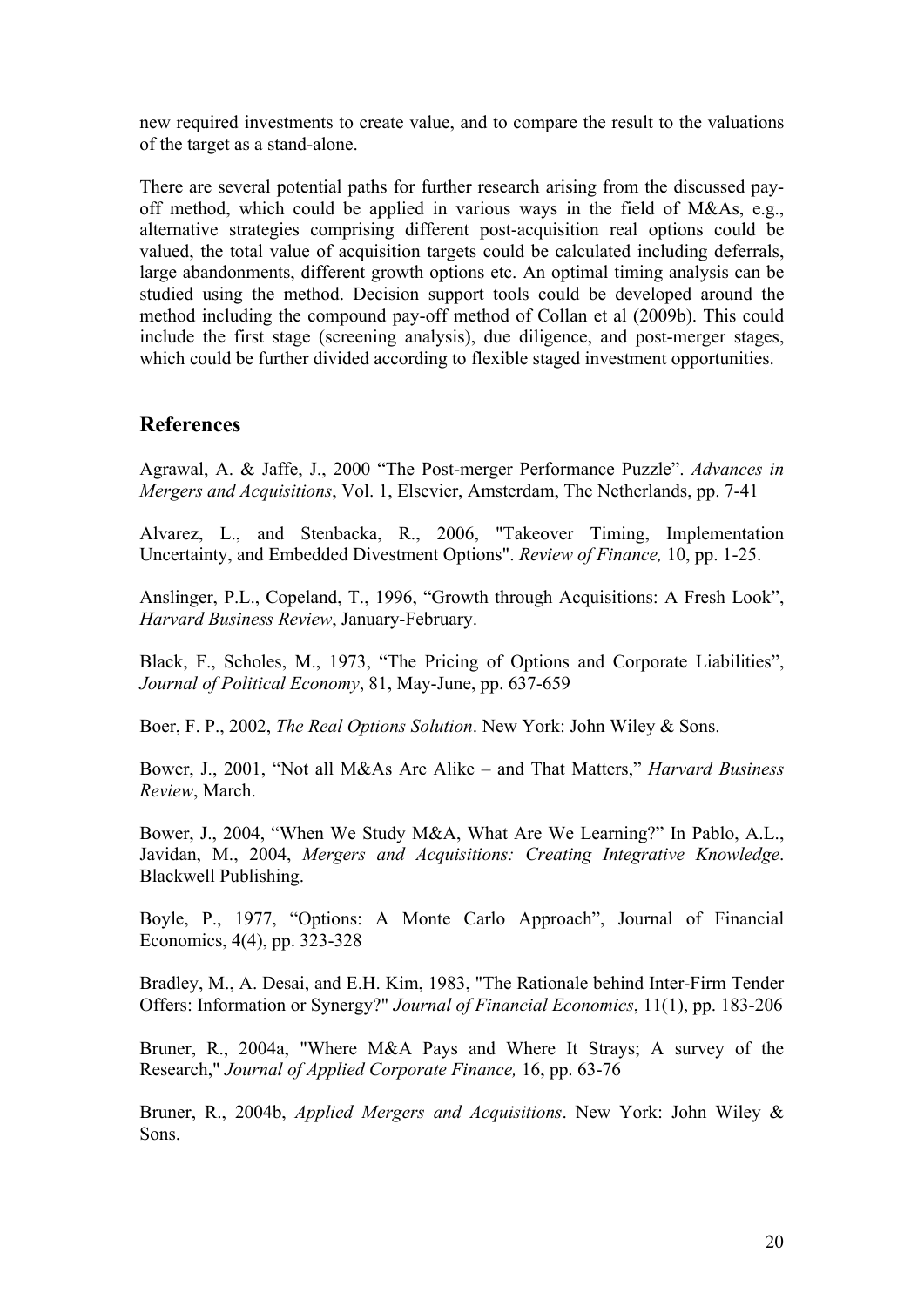Bruner, R., 2005, *Deals from Hell: M&A Lessons That Rise Above the Ashes*. John Wiley & Sons.

Capron, L., 1999, "The Long-Term Performance of Horizontal Acquisitions". *Strategic Management Journal*, 20, pp. 987-1018

Capron, L., Mitchell, W., and Swaminathan, A., 2001, "Asset Divestiture Following Horizontal Acquisitions: a Dynamic View". *Strategic Management Journal*, 22, pp. 817-844

Carlsson, C., Fullér, R., 2001, "On possibilistic mean value and variance of fuzzy numbers". *Fuzzy Sets and Systems*, 122, pp. 315-326

Cox, J., Ross, S., Rubinstein, M., 1979, "Option Pricing: A Simplified Approach", Journal of Financial Economics, 7, pp. 229-263

Collan, M., Kinnunen, J., 2008, "Strategic Level Real Options in Corporate Acquisitions, Lecture Notes in Management Science, Vol. 1, Proceedings of the 1st International Conference of Applied Operational Research (ICAOR 2008), 15.- 17.9.2008 in Yerevan, Armenia, pp. 168-177

Collan, M., Kinnunen, J., 2009, "Acquisition Strategy and Real Options*"*, *The IUP Journal of Business Strategy*, Vol. VI (3&4), September-December, pp. 45- 65

Collan, M., Fullér, R., Mézei, J., 2009a, "Fuzzy Pay-off Method for Real Option Valuation". *Journal of Applied Mathematics and Decision Systems*. Available at: http://www.hindawi.com/journals/jamds/aip.238196.html

Collan, M., Fullér, R., Mezei, J., 2009b, "Compound Real Options with the Fuzzy Pay-off Method", 13<sup>th</sup> Annual International Conference on Real Options, June 17-20, 2009, Minho, Portugal & Santiago de Compostela, Spain

Datar, V., Mathews, S. 2004 "European Real Options: An Intuitive Algorithm for the Black-Scholes Formula". *Journal of Applied Finance,* 14(1), pp. 45-51

DePamphilis, Donald, 2009, *Mergers, Acquisitions, and Other Restructuring Activities*, 5<sup>th</sup> ed., Elsevier.

Epstein, M. J., 2004, "The Drivers of Success in Post-Merger Integration", Organizational Dynamics, 33(2), pp. 174-189

Ficery, K., Herd, T., Pursche, B., 2007, "Where has all the synergy gone? The M&A puzzle". *Journal of Business Strategy*, 28(6), pp. 29-35.

Habeck, M.H., Kröger, F., and Träm, M.R., 2000, *After the Merger: Seven Strategies for Successful Post-Merger Integration*. Financial Times Prentice Hall.

Harding, D., Rovit, S, Corbett, A., 2004, "Avoid Merger Meltdown: Lessons from Mergers and Acquisitions Leaders". *Strategy and Innovation*, September/October, pp.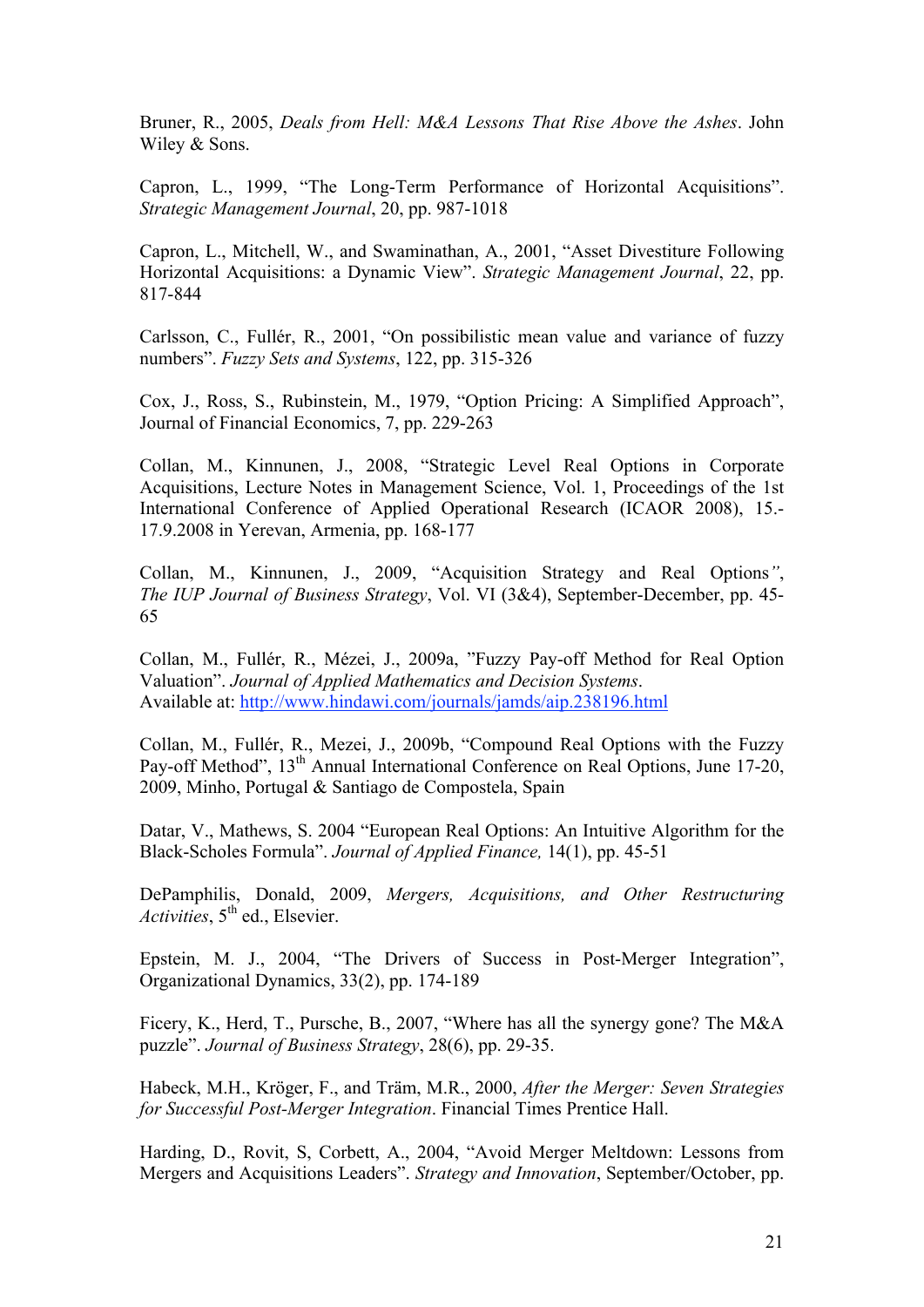Healy, P.M., Palepu, K.G., and Ruback, R.S, 1992, "Does Corporate Performance Improve after Mergers?" *Journal of Financial Economics*, 31(2), 135-175.

Hitt, M.A., King, D., Krishnan, H., Makri, M., Schijven, M., Shimizu, K., Zhu, H., 2009, "Mergers and acquisitions: Overcoming pitfalls, building synergy, and creating value", *Business Horizons*, 52, pp. 523-529

Houston, J., James, C., Ryngaert, M., 2001, "Where Do Merger Gains Come From?" *Journal of Financial Economics*, pp. 285-331

Kester, W. C., 1984, "Today's Options for Tomorrow's Growth". *Harvard Business Review*, 62(2), pp. 153-160

Kinnunen, J., Collan, M., 2009, "Supporting the Screening of Corporate Acquisition Targets", Proceedings of the  $42<sup>nd</sup>$  Hawaii International Conference on System Sciences, HICSS-42, Hawaii 2009

KPMG, 1999, "Unlocking Shareholder Value: The Key to Success. Mergers & Acquisitions: A Global Research Report".

Krishnamurti, C., Vishwanath, S.R., 2008, *Mergers, Acquisitions and Corporate Restructuring*. Los Angeles, SAGE Publications.

Krishnamurti, C., Vishwanath, S.R., 2009, *Investment Management: A Modern Guide to Security Analysis*. Springer Berlin Heidelberg.

Mathews, S., Datar, V., 2007, "A Practical Method for Valuing Real Options: The Boeing Approach". *Journal of Applied Corporate Finance*, 19(2): pp. 95-104

Mulherin, H.J., Boone, A.L., 2000, "Comparing acquisitions and divestitures", *Journal of Corporate Finance*, 6, pp. 117-139

Pablo, A.L., Javidan, M., 2004, *Mergers and Acquisitions: Creating Integrative Knowledge*. Blackwell Publishing.

Seth, A., 1990, "Sources of Value Creation in Acquisitions: An Empirical Investigation". *Strategic Management Journal*, 11(6), pp. 31-446

Smit, H., Trigeorgis, L., 2006, "Strategic Planning: Valuing and Managing Portfolios of Real Options". *R&D Management*, 36(4), pp. 403-419

Smith, K.W., Triantis, A., 1995, "The Value of Options in Strategic Acquisitions". In L. Trigeorgis (Ed.), *Real Options Capital Investment: Models, Strategies and Applications*. Westport, CT: Praeger Publishers.

Vishwanath, S.R., 2009, "Real Options Perspective of Security Analysis". In Krishnamurti, C., Vishwanath, S.R. (eds.), 2009, *Investment Management: A Modern Guide to Security Analysis*. Springer Berlin Heidelberg.